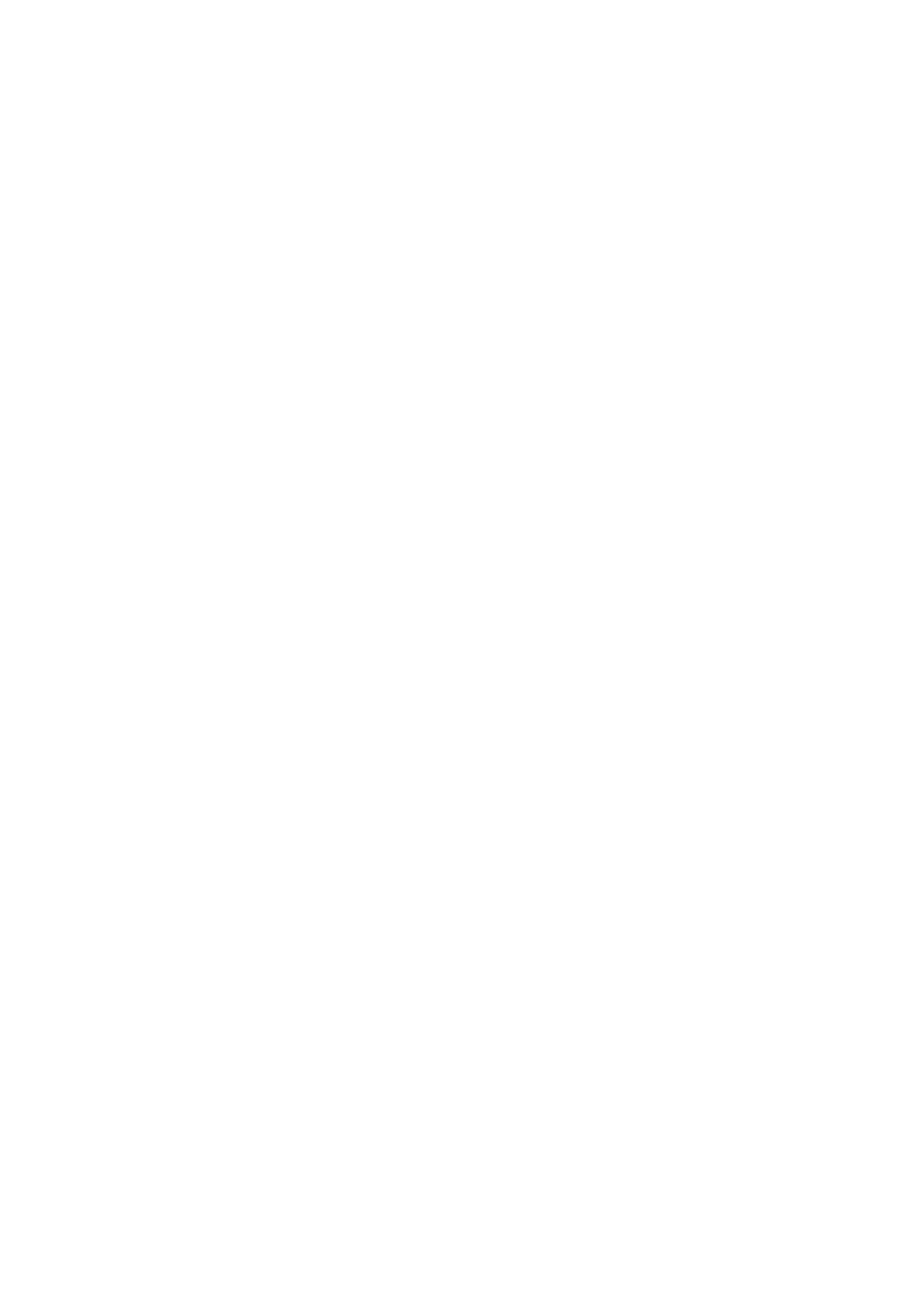# MP TRAINING +<br>RECRUITMENT

### **Contents**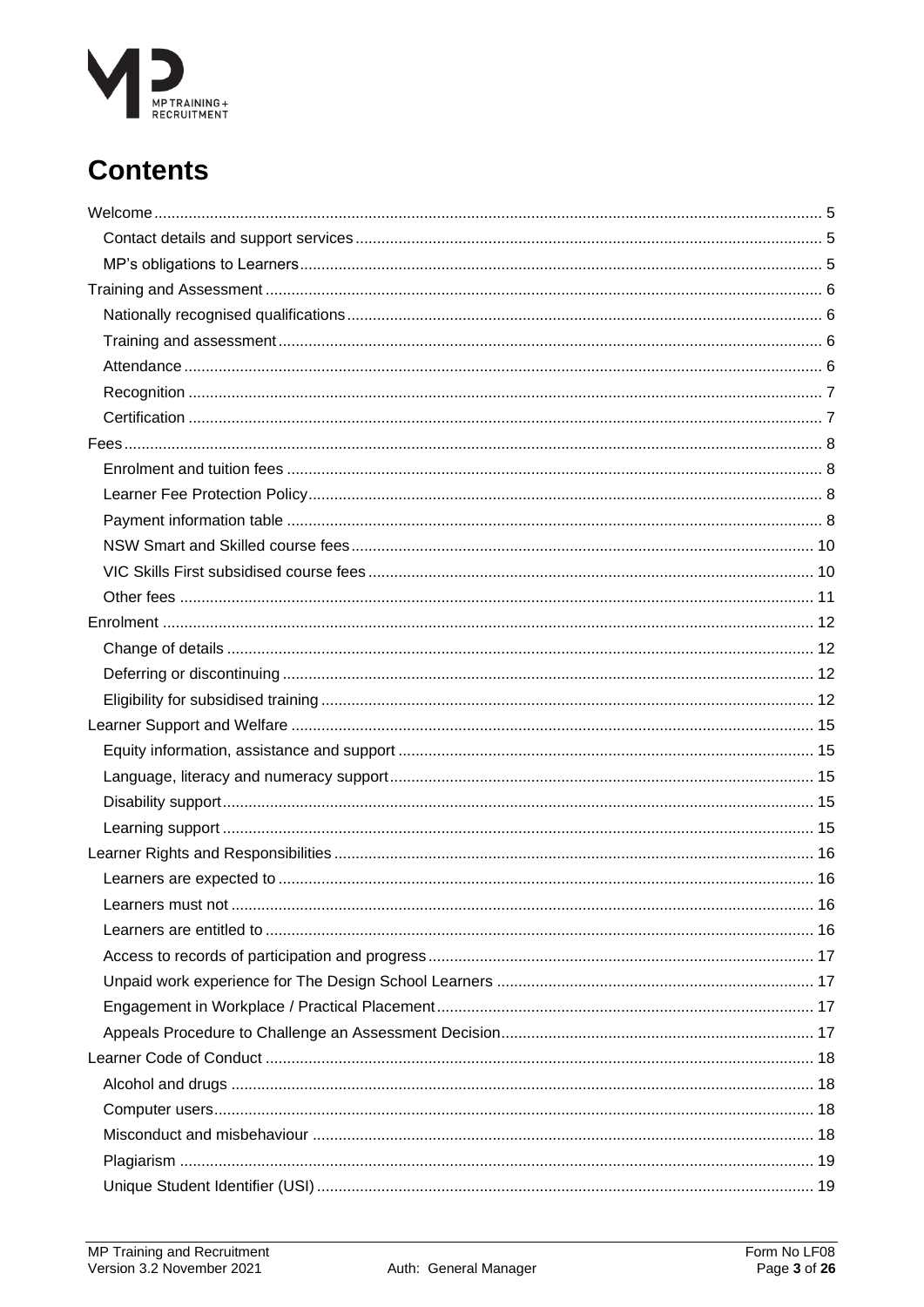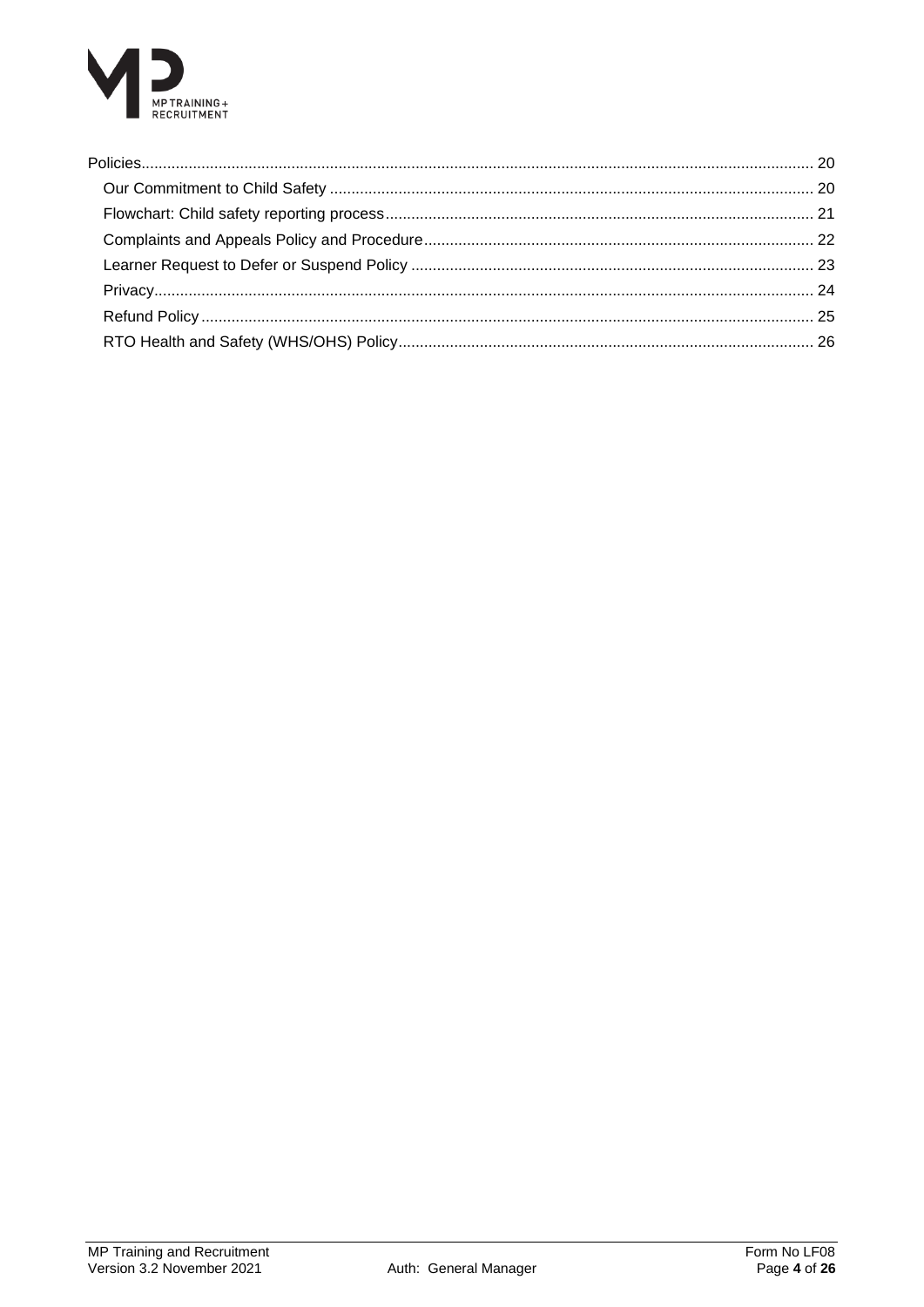

### <span id="page-4-0"></span>**Welcome**

Thank you for choosing MP Training and Recruitment (referred to as 'MP') to assist you in achieving your learning needs.

Our vision is to be a leader in the recruitment and training industry by supporting our clients to meet their full potential.

MP is dedicated to providing quality training and assessment that will provide the necessary skills and knowledge to ensure your competitive advantage.

For further information on all the services MP provides please go to [www.mptrainingandrecruitment.com.au.](http://www.mptrainingandrecruitment.com.au/)

### <span id="page-4-1"></span>**Contact details and support services**

[www.mptrainingandrecruitment.com.au](http://www.mptrainingandrecruitment.com.au/)

38 High Street Wodonga VIC 3690 Telephone: 02 6057 9333

Suite 7/512 Swift Street Albury NSW 2640 Telephone: 02 6057 9333 E-mail: [admin@mptrainingandrecruitment.com.au](mailto:admin@mptrainingandrecruitment.com.au) or [rto@mptrainingandrecruitment.com.au](mailto:rto@mptrainingandrecruitment.com.au)

13 Ferguson St Abbotsford VIC 3067 Telephone:  $0421 788 813$ <br>E-mail: design@mptra [design@mptrainingandrecruitment.com.au](mailto:design@mptrainingandrecruitment.com.au)

8 Harris St MARYVILLE NSW 2293 Australia E-mail: [design@mptrainingandrecruitment.com.au](mailto:design@mptrainingandrecruitment.com.au)

RTO Registration Number: 91454

### <span id="page-4-2"></span>**MP's obligations to Learners**

MP is responsible for the quality of training and assessment provided to you in compliance with the Standards for Registered Training Organisations (RTOs) 2015. MP is also responsible for the issuance of Australian Qualification Framework (AQF) certification documentation for nationally recognised training.

MP will advise Learners, as soon as practicable a change in ownership or a change in any third-party arrangements.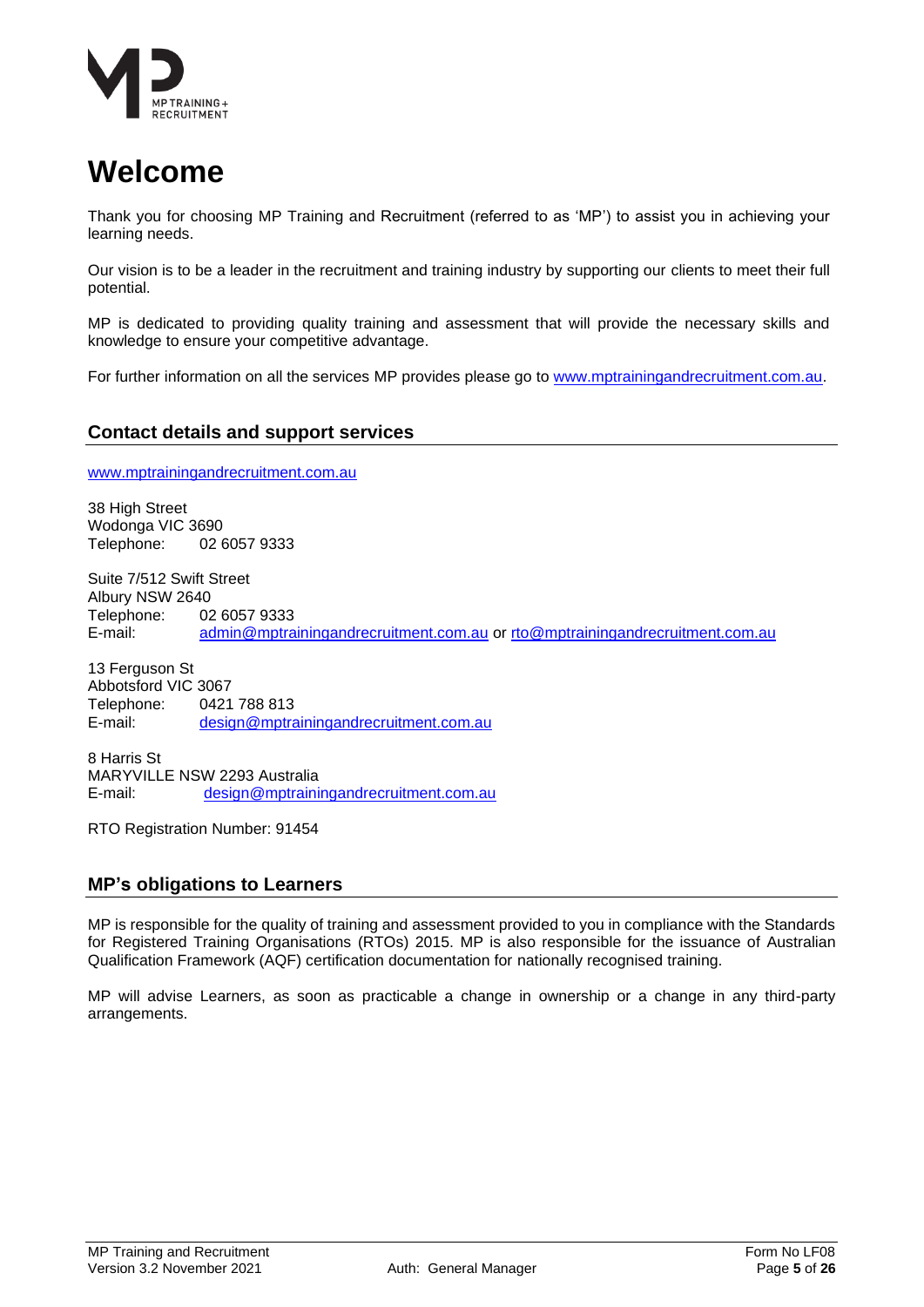

### <span id="page-5-0"></span>**Training and Assessment**

**training.gov.au** is the national register for training in Australia and contains the authoritative information about Registered Training Organisations (RTOs), Nationally Recognised Training (NRT) and the approved scope of each RTO to deliver NRT as required in national and jurisdictional legislation within Australia.

### <span id="page-5-1"></span>**Nationally recognised qualifications**

**training.gov.au** lists the qualifications and training products that MP has approval to deliver training and/or assessment in.

Further information on MP's approved qualifications go to [https://training.gov.au/Organisation/Details/91454.](https://training.gov.au/Organisation/Details/91454)

The list of nationally recognised qualifications is not an indication of what training products MP is actually delivering.

The qualifications and training products provided by or through MP lead to the issuance of AQF certification. Prospective Learners must meet pre-enrolment requirements which include having an interest in the area of study, having appropriate literacy and numeracy skills to be successful, the capacity to undertake any required practical work placement and clear police checks for relevant qualifications.

Learners should contact MP to confirm all delivery details of different training products and pre-enrolment requirements.

### <span id="page-5-2"></span>**Training and assessment**

MP generally provides face to face training to all Learners. This training is focussed on the Learner gaining knowledge, skills and competencies that are required in the workplace.

Learners are required to complete assessment tasks; this is in addition to practical work placement in certain qualifications.

The assessment tasks take the form of a Learner Assessment Guide (LAG).

The LAG is expected to be completed by the due date, unless another date is agreed between the trainer and the Learner. Please see Rights and Responsibilities (pg 16) for more detail.

Each LAG will have its own instructions in relation to assessment tasks and completion requirements.

Learners will also be given Guided Learning Activities (GLA) at the commencement of their qualification.

These activities will give the Learner an opportunity to gain knowledge and experience prior to completing their LAG (not applicable for Interior Decoration).

Supervisors for all Learners who are in the workplace will be given the Guided Workplace Learning Booklet (GWLB) which will have suggested tasks for the Learner to complete while they are training on a particular unit of competence.

Learners will be given a Tutorial timetable advising them when the trainer and/or the Learner Support Officer are available during the week (Not applicable for Interior Decoration).

Learners are able to submit an assessment three times only without being charged an extra fee, as detailed in the Fees section of this handbook.

### <span id="page-5-3"></span>**Attendance**

Attendance records are kept and monitored for all Learners. It allows for early detection of poor attendance and enables MP and Learners to discuss and rectify attendance and learning progression.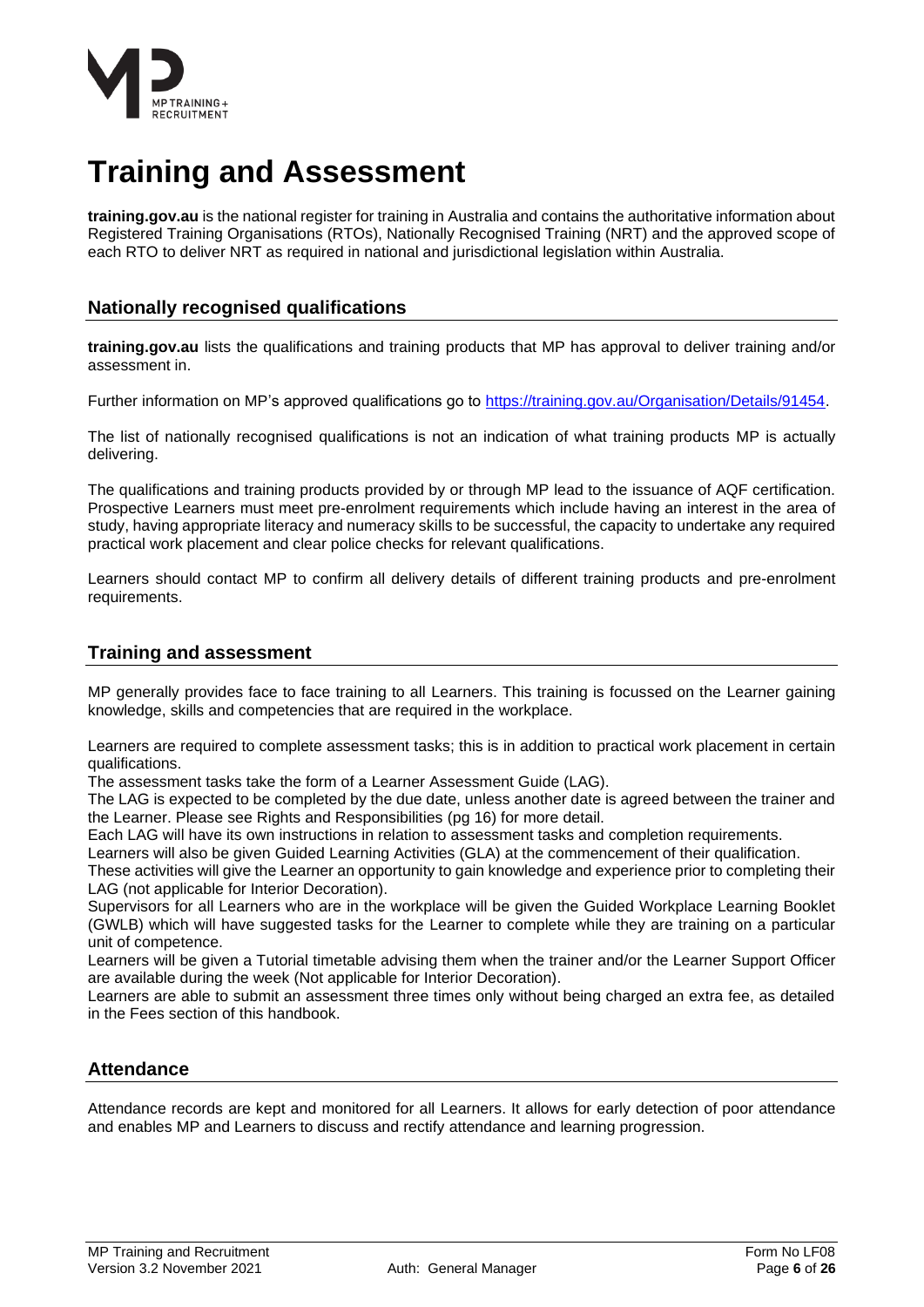

### <span id="page-6-0"></span>**Recognition**

Skills Recognition is a term used to formally acknowledge skills, abilities and knowledge obtained through previous study, work experience and/or life experiences. For example, you may have completed prior study in a related area, or you may have developed skills through work (paid or unpaid), hobbies or other related experiences.

Skills Recognition is an assessment process where your skills or learning are formally measured against the outcomes set for the course in which you are enrolling. This acknowledgement includes:

### **Recognition of Prior Learning (RPL)**

RPL acknowledges that people learn in many different ways and that learning may have been through a combination of work experience, education, training, and/or life experiences. With RPL, your skills, training and/or experiences are assessed against the requirements of the units of competency or modules.

### **How do I apply for RPL?**

Speak with the Authorised RTO Delegate at your Pre-training Review and Enrolment. The Delegate will ask you about your current competencies and previous qualifications and experience.

If you think Skills Recognition might be an option for you, you need to consider the evidence you have, or can collect, to support your application.

Your Delegate will provide information about evidence you need to provide.

### **Credit Transfer Policy and Procedure**

MP Training and Recruitment (MP) ensures it has appropriate processes to offer credit for study which Learners have completed previously where evidence can be provided and authenticated.

MP recognises that a key pillar of the national VET system is that nationally recognised qualifications, skill sets and units of competence are recognised and portable nationally, regardless of where they were issued. Learners are not required to repeat any unit of competence in which they have already been assessed as competent, unless a regulatory requirement or licence condition (including an industry licensing scheme) requires this.

Credit transfer is recognising the content and learning outcomes previously undertaken and deemed competent.

### **Procedure**

MP will provide credit for the unit of competence if the Learner provides suitable evidence they have successfully completed a unit of competence at an RTO or at any other authorised issuing organisation, such as a university.

Before providing credit on the basis of a qualification, statement of attainment or record of results, MP will authenticate the information by directly accessing the Learner's USI transcript online or by contacting the organisation that issued the document to confirm the content is valid.

MP is not obliged to issue a qualification or statement of attainment that is achieved wholly through recognition of unit of competency completed at another RTO or at any other authorised issuing organisation.

### <span id="page-6-1"></span>**Certification**

MP issues or re-issues a VET qualification or VET statement of attainment (as appropriate) to Learners we have assessed as competent. Refer to the Fees section of this handbook for applicable charges for any reissuances required.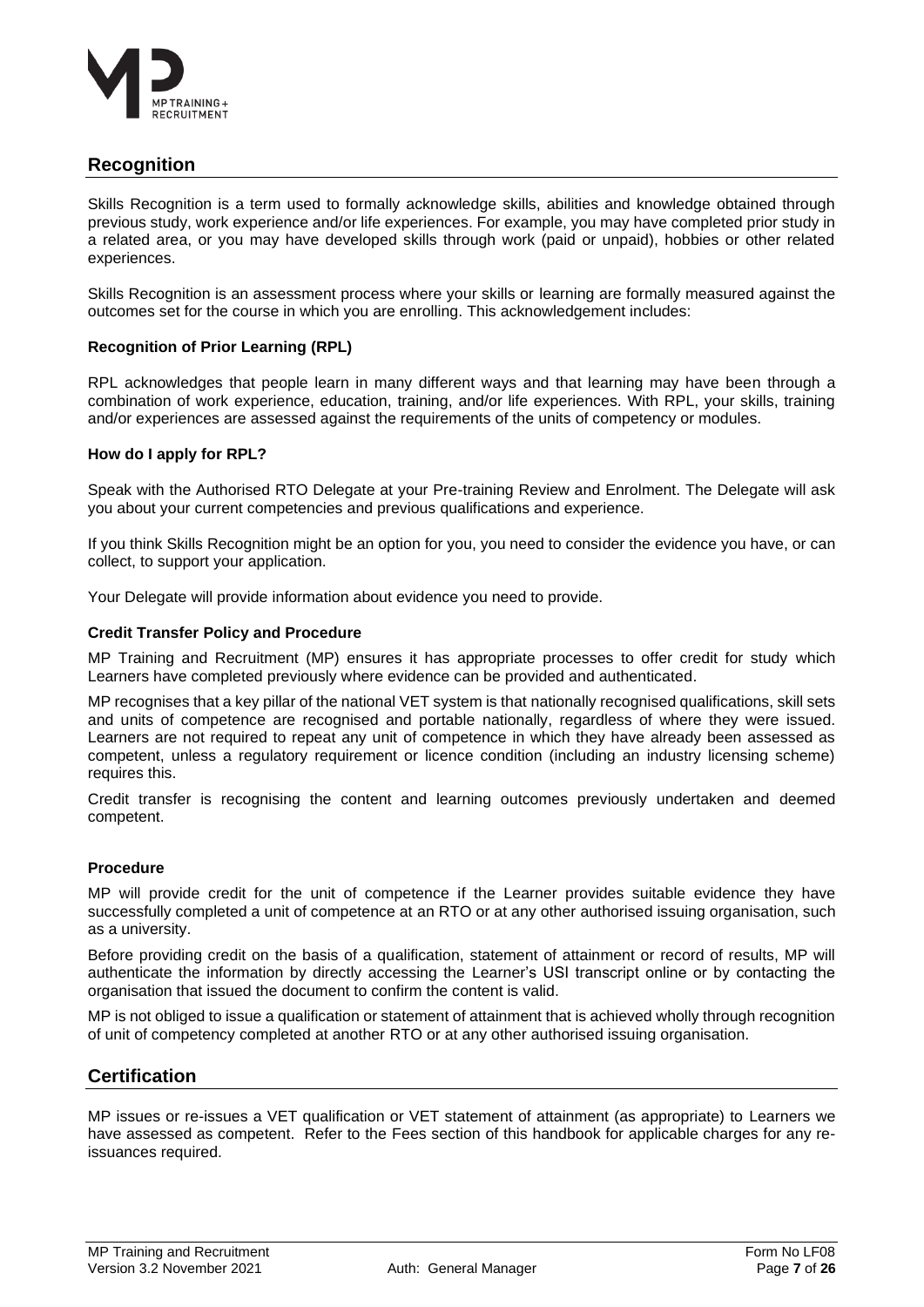

### <span id="page-7-0"></span>**Fees**

### <span id="page-7-1"></span>**Enrolment and tuition fees**

Current fees are provided on our website at [www.mptrainingandrecruitment.com.au.](http://www.mptrainingandrecruitment.com.au/) You may be able to access funding from either Victoria or NSW, depending on your individual circumstances.

To find the current Victorian and NSW\* Schedule of Fees for the qualifications or courses we offer, follow these steps:

Click on the 'Training' tab on the home page - Click on 'All other courses' - Click on 'Accredited Training' - Click on 'Funding Information'.

\*Note that the fees charged in NSW can only be confirmed once MP enter your details in the Eligibility and Fee Quotation portal on the State Training Services website. The NSW Schedule of Fees is therefore an indication only.

Fees may be subject to change without notice.

To ensure you understand your eligibility for government subsidies and the fee that applies to you we recommend that you contact MP on 02 6057 9333.

### <span id="page-7-2"></span>**Learner Fee Protection Policy**

The Learner Fee Protection Policy meets Clause 7.3 of the *Standards for Registered Training Organisations 2015*, which states that:

"*Where the RTO requires, either directly or through a third party, a prospective or current Learner to prepay fees in excess of a total of \$1500 (being the threshold prepaid fee amount), the RTO must meet the requirements set out in the Requirements for Fee Protection in Schedule 6*"

In accordance with clause 7.3 of the *Standards for Registered Training Organisations 2015*, MP Training and Recruitment protects Learner fees by capping Learner payments to \$1500 at any one time.

Where course costs exceed \$1500 the Learner will be made aware of a payment plan for the entire course prior to enrolment. Individual payment plans will be agreed on between the learner and RTO.

This policy equally applies to Learners prior to course commencement and at any stage during a Learner's course.

The MP Learner Fee Protection Policy negates the requirement to implement fee protection arrangements as at schedule 6 of the *Standards for Registered Training Organisations 2015*.

### <span id="page-7-3"></span>**Payment information table**

As directed in the payment information table below, a non-refundable deposit is payable upon enrolment then up to four (4) equal monthly instalment at months 2,3,4 and 5 will be direct debited according to a direct debit form signed by the Learner.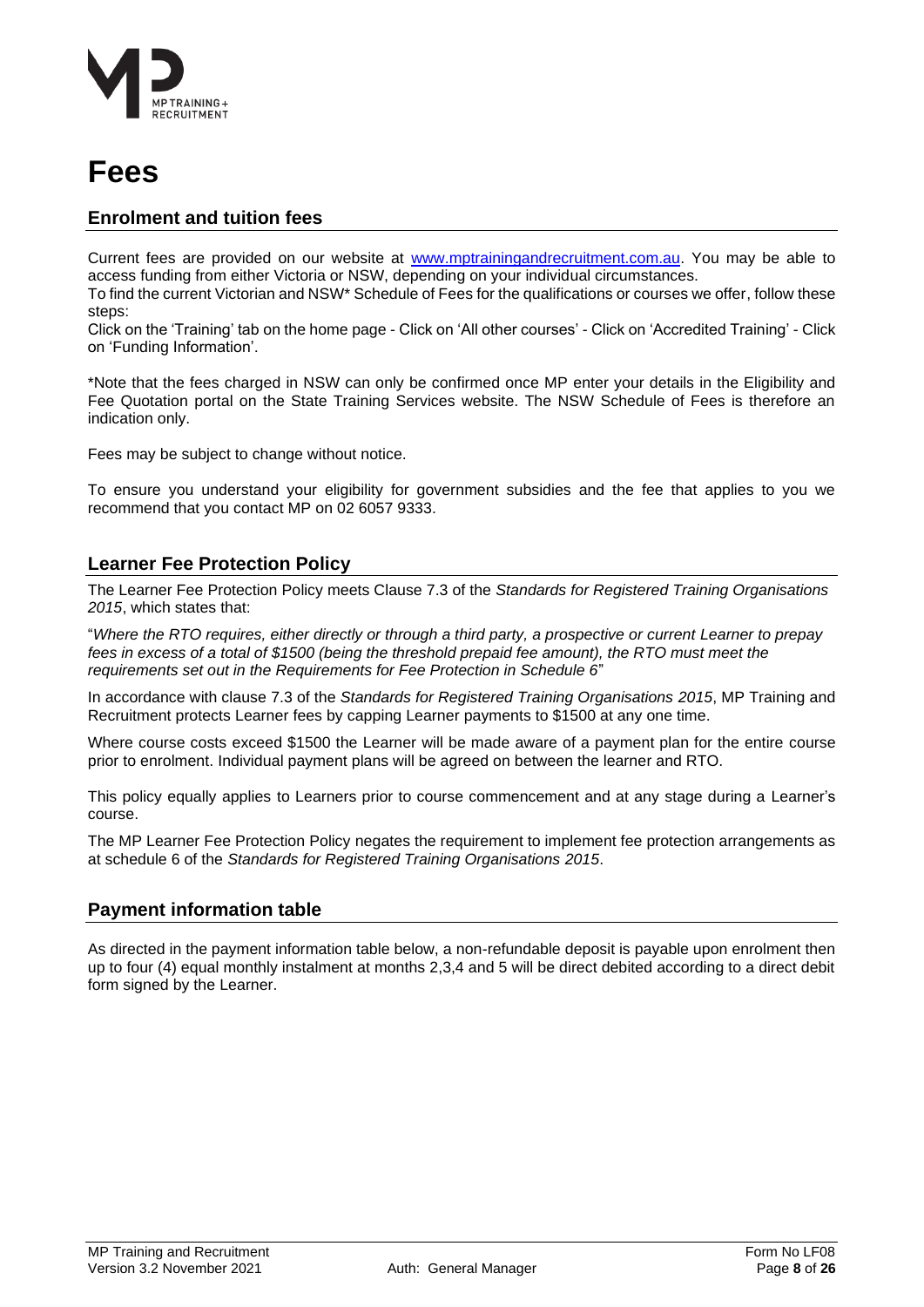

### **For fees under \$1000**

Learners (or sponsor/employer) are expected to pay course fees in full on enrolment. MP does however offer the option of being able to pay course fees by instalment instead of having to pay the full course fee up front before the commencement of the course. Direct Debit Instalments can be arranged on request for 50% of the course fee only.

**A non-refundable deposit of 50% of the enrolment/materials fee is payable on enrolment** then up to four (4) equal monthly instalment at months 2,3,4 and 5 will be direct debited per instructions on a signed Direct Debit form.

### **Once enrolled you are obligated to pay the full course fee.**

Please read the Refund information in this handbook. There is an obligation to pay any outstanding course fees even if you withdraw from the course.

### **For fees from \$1000 - \$3500**

### **General**

Sponsors or employers of Learners are required to pay course fees through a Memorandum of Understanding (MOU). This will be signed prior to enrolment, or Learners are required to pay through Direct Debit Instalments; the Direct Debit form will be signed on enrolment.

**A non-refundable deposit of 25% of the enrolment/materials fee is payable on enrolment** then up to three equal instalments at months 2, 3 and 4 will be invoiced (MOU) or direct debited per instructions on a signed Direct Debit form. The enrolment or instalment amounts will not exceed \$1500.

### **Once enrolled you are obligated to pay the full course fee.**

Please read the Refund information in this handbook. There is an obligation to pay any outstanding course fees even if you withdraw from the course.

### **For fees above \$3500**

### **General**

Sponsors or employers of Learners are required to pay course fees through a Memorandum of Understanding (MOU). This will be signed prior to enrolment, or Learners are required to pay through Direct Debit Instalments; the Direct Debit form will be signed on enrolment.

**A non-refundable deposit of 10% of the enrolment/materials fee is payable on enrolment** then instalments may be negotiated per instructions on a signed Direct Debit form. The enrolment and materials fee must be paid in full prior to course completion or issuance of certificates. The enrolment or instalment amounts will not exceed \$1500.

### **Once enrolled you are obligated to pay the full course fee.**

Please read the Refund information in this handbook. There is an obligation to pay any outstanding course fees even if you withdraw from the course.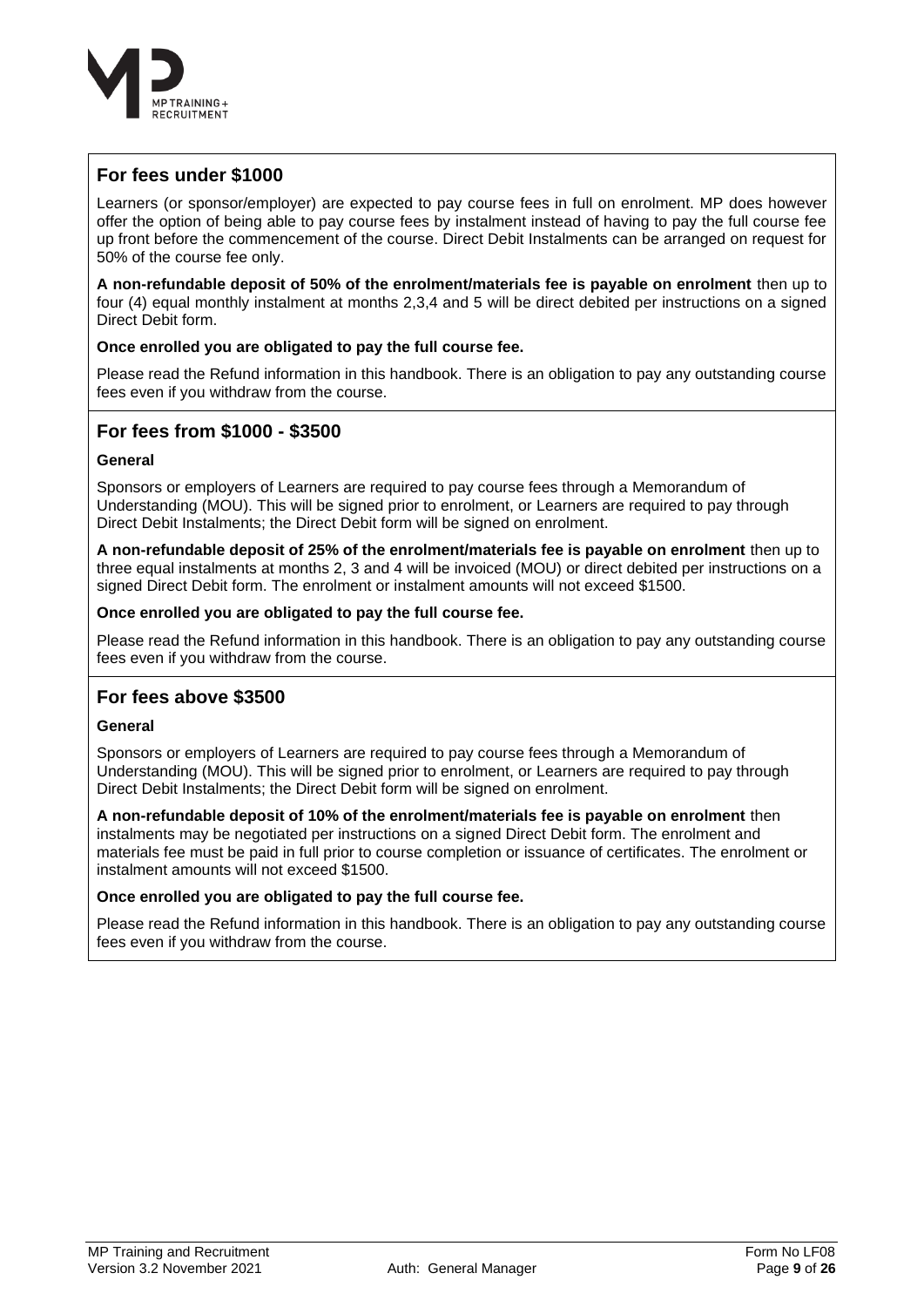

### <span id="page-9-0"></span>**NSW Smart and Skilled course fees**

When an eligible Learner enrols in a government-subsidised NSW course the Learner or their sponsor/employer will be required to pay the published fees, unless the Learner qualifies for a fee exemption or fee concession.

### **Course fees**

The Course Fees include Tuition and Materials fees.

### **Terms**

Training and/or assessment, including Recognition, will not commence until the enrolment is complete and the required course fee is paid.

#### **Exemption and Fee-Free Scholarships**

Learners who qualify for a fee exemption are Australian Aboriginal and Torres Strait Islander people, people with a disability and recipients of Fee-Free Scholarships.

For further information on NSW Smart and Skilled Fee-Free Scholarships and to check your eligibility go to

<https://smartandskilled.nsw.gov.au/for-students/scholarships/fee-free-scholarships>

#### **Concession**

Learners who receive a Commonwealth benefit or allowance may eligible to pay a Concession Fee rather than the full fee.

Learners enrolled under Smart and Skilled who do not declare their disability status, concession status or Aboriginal and Torres Strait Islander at enrolment, and where a Notification of Enrolment has been undertaken and a Commitment ID has been obtained, are able to declare it any time during the course of their training.

### <span id="page-9-1"></span>**VIC Skills First subsidised course fees**

When a VIC Trainee or Apprentice or VIC Skills First Learner enrols in a subsidised training course the Learner or their sponsor/employer will be required to pay the course fee, unless the Learner qualifies for a fee exemption or fee concession.

### **Course fees**

The Course Fees include Tuition and Materials fees.

### **Terms**

Training and/or assessment, including recognition of prior learning, will not commence until the enrolment is complete and the required Course Fee is paid.

### **Concession and exemption**

If the Learner enrols in a course that is subsidised by the Victorian Skills First Program, the Learner will be entitled to a concession on the fees if they hold one of the following concession cards:

- Health Care Card issued by the Commonwealth
- Pensioner Concession Card
- Veteran's Gold Card
- an alternative card or concession eligibility criterion approved by the Minister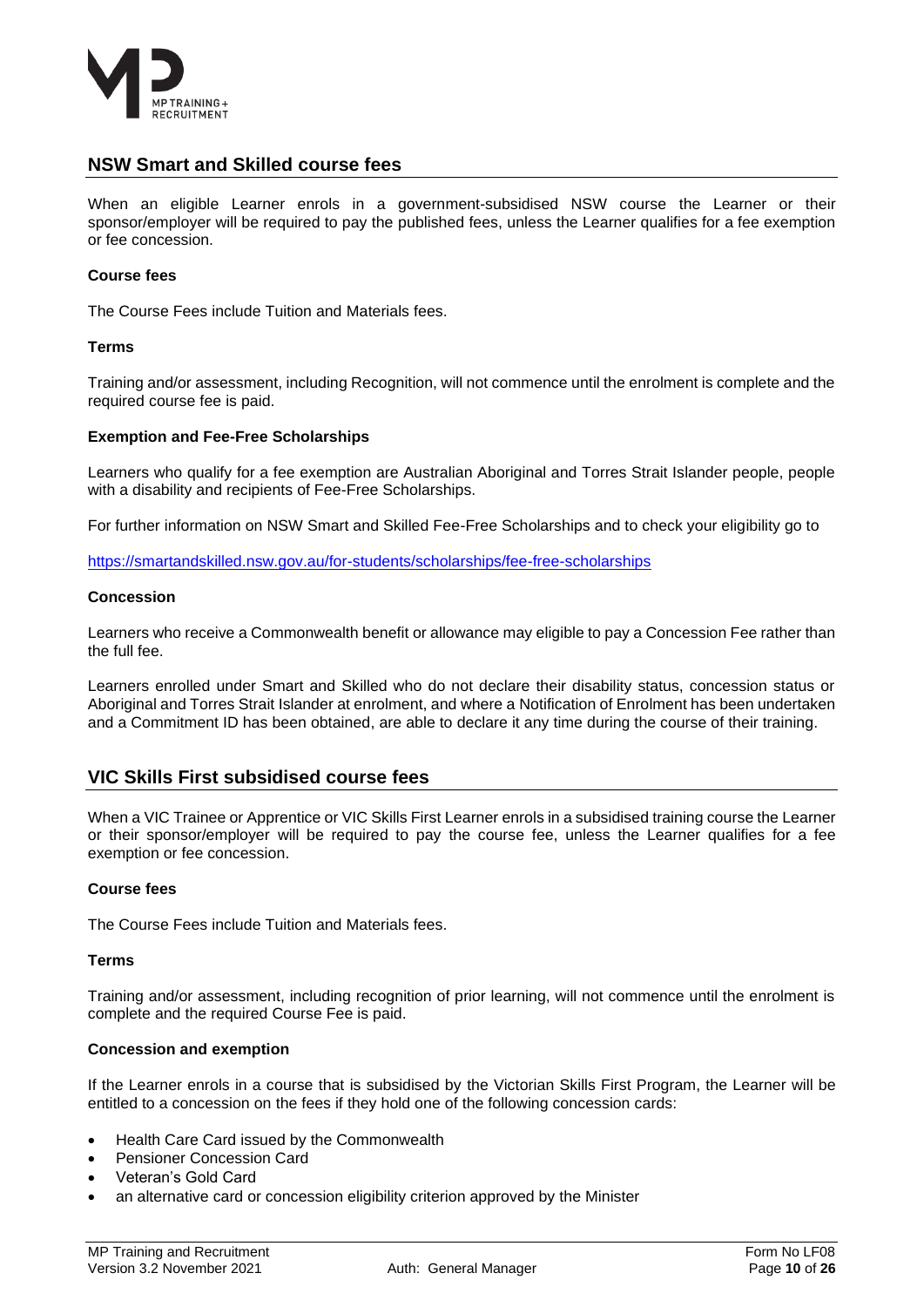

To claim the concession, the Learner must provide proof of eligibility at the time of enrolment. However, a grace period of four weeks may apply to allow the Learner to produce the concession.

Under the Indigenous Completions Initiative, for enrolments in a course at any level MP must charge the concession fee to individuals who self-identify as being of Aboriginal or Torres Strait Islander descent.

### <span id="page-10-0"></span>**Other fees**

#### **For qualifications that require assessment in the workplace during practical work placement**

Practical work placement hours are compulsory as set out in the relevant program timetable. Should a Learner be unable to attend the scheduled hours, MP will make an effort to support the Learner with alternate placement hours. Should this be unachievable, or should the Learner miss the alternate placement hours, it will be the responsibility of the Learner to arrange their own placement.

In addition to arranging their own additional placement hours with a relevant organisation, the Learner will be required to pay the costs associated with having a trainer and assessor visit them whilst on the alternate placement at a cost of \$70 per hour.

### **Extension to Training Contracts**

Learners are notified of their Training Contract completion date on their Training Plan. It is expected that all Learners will complete all required training and assessment by their completion date.

Learners may request for an extension to their Training Contract in special circumstances. The request must provide adequate reason for the request. The request can only be approved by the General Manager, or relevant Department Managers.

A request for an extension must be made at least 30 days prior to the Training Contract End Date.

### **Additional fees for assessment resubmission**

Learners are able to submit an assessment **three** times only without being charged an extra fee. If, on the third submission, the assessment is deemed to have a Not Competent (NC) result the Learner will not be able to be re-assessed without paying a \$70 re-assessment fee. If this assessment is still NC then a meeting will be held to discuss suitability for the course and another \$70 will be charged if re-assessment is conducted.

### **Re-issuing a Certificate**

Current and previous Learners can apply for a re-issue of a Qualification/Certificate or Statement of Attainment. Verification of the identity of the Learner who requires the re-issue will be required.

The cost to the Learner to re-issue a Qualification/Certificate is \$35.00. The cost to the Learner to re-issue a Statement of Attainment is \$25.00.

### **Fee for Service course fees**

Learners who are ineligible to receive either the NSW Smart and Skilled or the Victorian Skills First government-subsidised funding may still complete a qualification on a Fee-For-Service basis. Fee-For-Service rates are listed on the Victorian and NSW Fee Schedules on our website.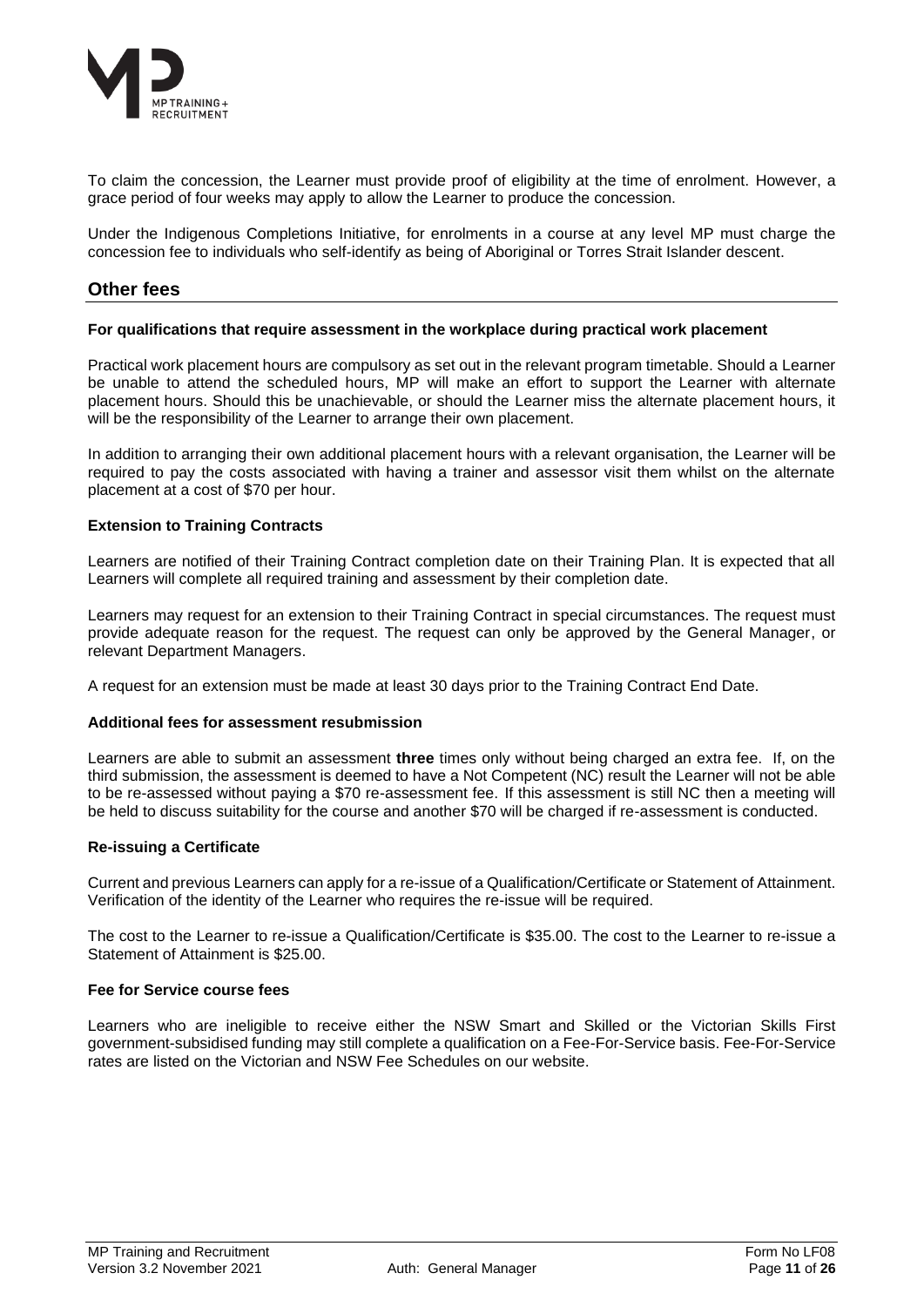

### <span id="page-11-0"></span>**Enrolment**

The Learner Handbook is provided to all Learners prior to enrolment and commencement of training. It is expected that all Learners have read and understood the Learner Handbook before enrolment is completed.

All Learners are required to complete the enrolment process, which will include the completion of a range of forms.

Please note that MP is required to provide the State of Victoria acting through the Department of Education and Training, Commonwealth VET Fee-Help Agencies, the Department of Industry, Skills and Regional Development for NSW, Australian Skills Quality Authority (ASQA) and associated organisations, with information contained in these forms for audit, planning, administration, policy development, program evaluation, resource allocation, reporting and/or research activities.

For more information in relation to how your information may be used or disclosed please contact MP's General Manager on 02 6057 9333 or email [rto@mptrainingandrecruitment.com.au.](mailto:rto@mptrainingandrecruitment.com.au.)

### <span id="page-11-1"></span>**Change of details**

Please advise MP of any changes to your address, email or phone number, or employer should it change anytime throughout your training.

### <span id="page-11-2"></span>**Deferring or discontinuing**

Refer to the Defer or Suspend Policy in the Learner Handbook.

If a Learner indicates they wish to discontinue their training in an approved Qualification without completing the Approved Qualification, MP must ascertain the reason for discontinuing and ensure reasonable efforts are made to address any concerns. Requests to discontinue training must be made, in writing, to the General Manager, or relevant Department Manager.

### <span id="page-11-3"></span>**Eligibility for subsidised training**

All Learners must provide proof of identity at the time of enrolment. This may include:

- an Australian Birth Certificate (not Birth Extract)
- a current Australian Passport
- a current New Zealand Passport
- an Australian Citizenship certificate
- a proxy declaration for individuals in exceptional circumstances
- a current green Medicare Card
- a Referral to Government Subsidised Training Asylum Seekers' form from the Asylum Seeker Resource Centre or the Australian Red Cross
- an Australian citizenship by descent extract
- Formal confirmation of permanent residence granted by the Department of Home Affairs (or its successor) AND the Learner's foreign passport or ImmiCard
- proof of residential address (NSW funding only)
- an employer-issued document confirming employment (NSW funding only)

### **Victorian Eligibility**

To be eligible, an individual must meet the Victorian Skills First Program requirements. An individual must be: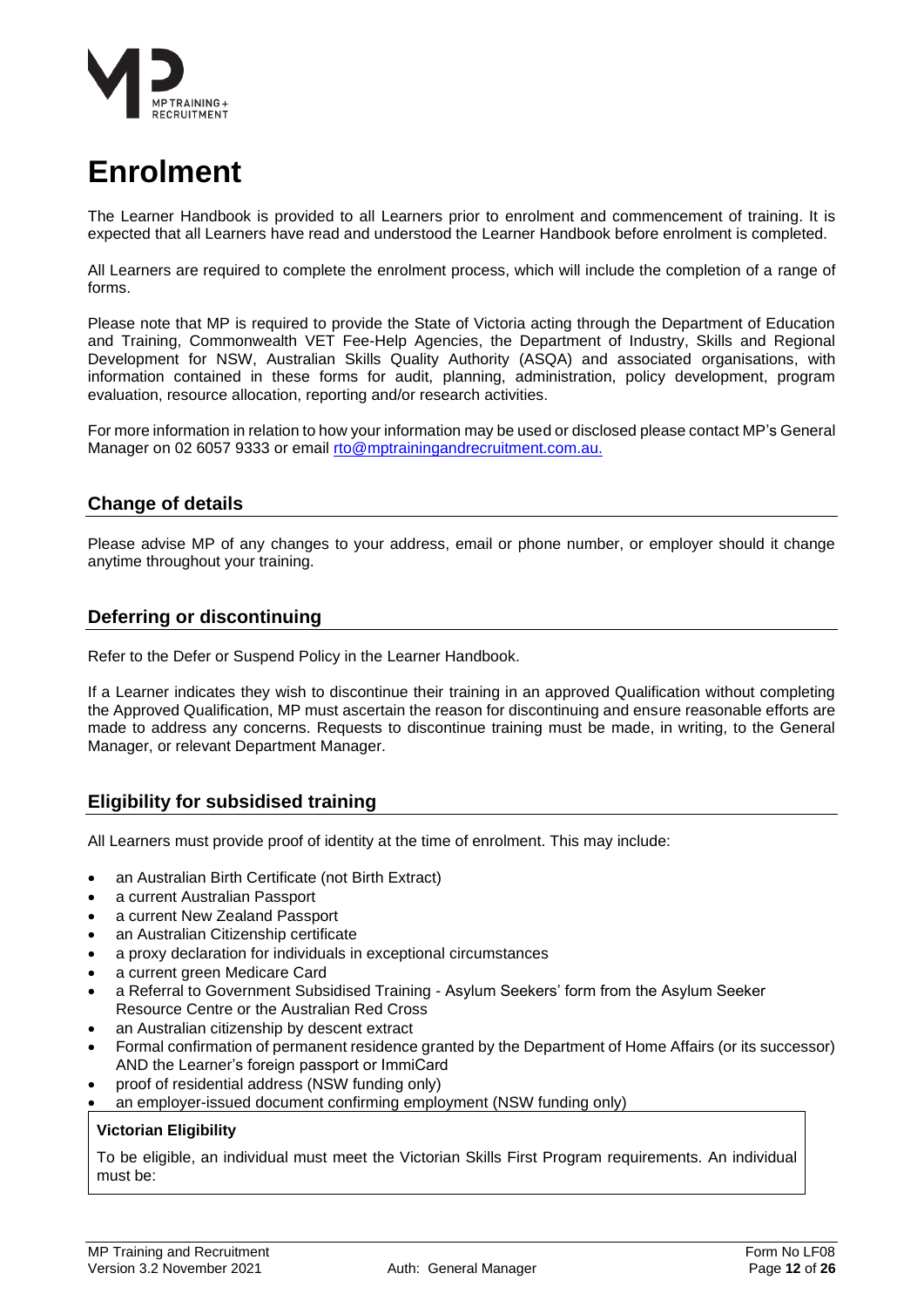

### a) either:

- i) an Australian citizen
- ii) a holder of a permanent visa; or
- iii) a New Zealand citizen
- b) enrolling and commencing training prior to 31 December 2022
- c) either:
	- i) under 20 years of age and enrolling in nationally recognised training
	- ii) over 20 years of age and enrolling in nationally recognised training in a Foundation Skills List course
	- iii) over 20 years of age and enrolling in nationally recognised training as an Apprentice (not Trainee)
	- iv) over 20 years of age and enrolling in training in the Victorian Certificate of Education or the Victorian Certificate of Applied Learning (Intermediate or Senior)
	- v) over 20 years of age and seeking to enrol in nationally recognised training in a course that is at a higher qualification level than the highest qualification held at the time of the scheduled commencement of training

In addition to meeting these requirements an individual is only eligible to:

- a) commence a maximum of two courses subsidised through the Skills First Program in a calendar year;
- b) undertake a maximum of two courses subsidised through the Skills First Program at any one time;
- c) commence a maximum of two government subsidised courses at the same level within the Australian Qualifications Framework (AQF) in their lifetime; and
- d) commence a maximum of two government subsidised accredited courses with the title "Course in…" in their lifetime.

In addition, a trainee or apprentice must be:

- a) employed in Victoria in either a full time or part time capacity under an award or registered agreement;
- b) undertaking an Approved Training Scheme;
- c) a signatory to a Training Contract with their employer which is registered with the VRQA;
- d) a signatory, jointly with the employer and the RTO, to a Training Plan; and
- e) involved in paid work and Structured Training: Workplace based or Structured Training, or off-the job

Refer to the Pre-Training Eligibility Review Form for eligibility exclusions and exceptions.

### **Implications of undertaking subsidised training**

If you undertake subsidised training in Victoria please be aware that your enrolment will impact your access to further Victorian government subsidised training.

### **NSW Eligibility**

To be eligible for training for the NSW Smart and Skilled program, an individual must:

- Be an Australian citizen, a permanent Australian resident, a humanitarian visa holder or a New Zealand citizen, and
- Be aged 15 years or older, and
- Live or work in New South Wales, and
- No longer be at school.

Aboriginal and Torres Strait Islander Learners who do not live or work in New South Wales but live in specific defined interstate NSW border areas are eligible for government subsidised training under Smart and Skilled. New South Wales apprentices and New South Wales new-entrant trainees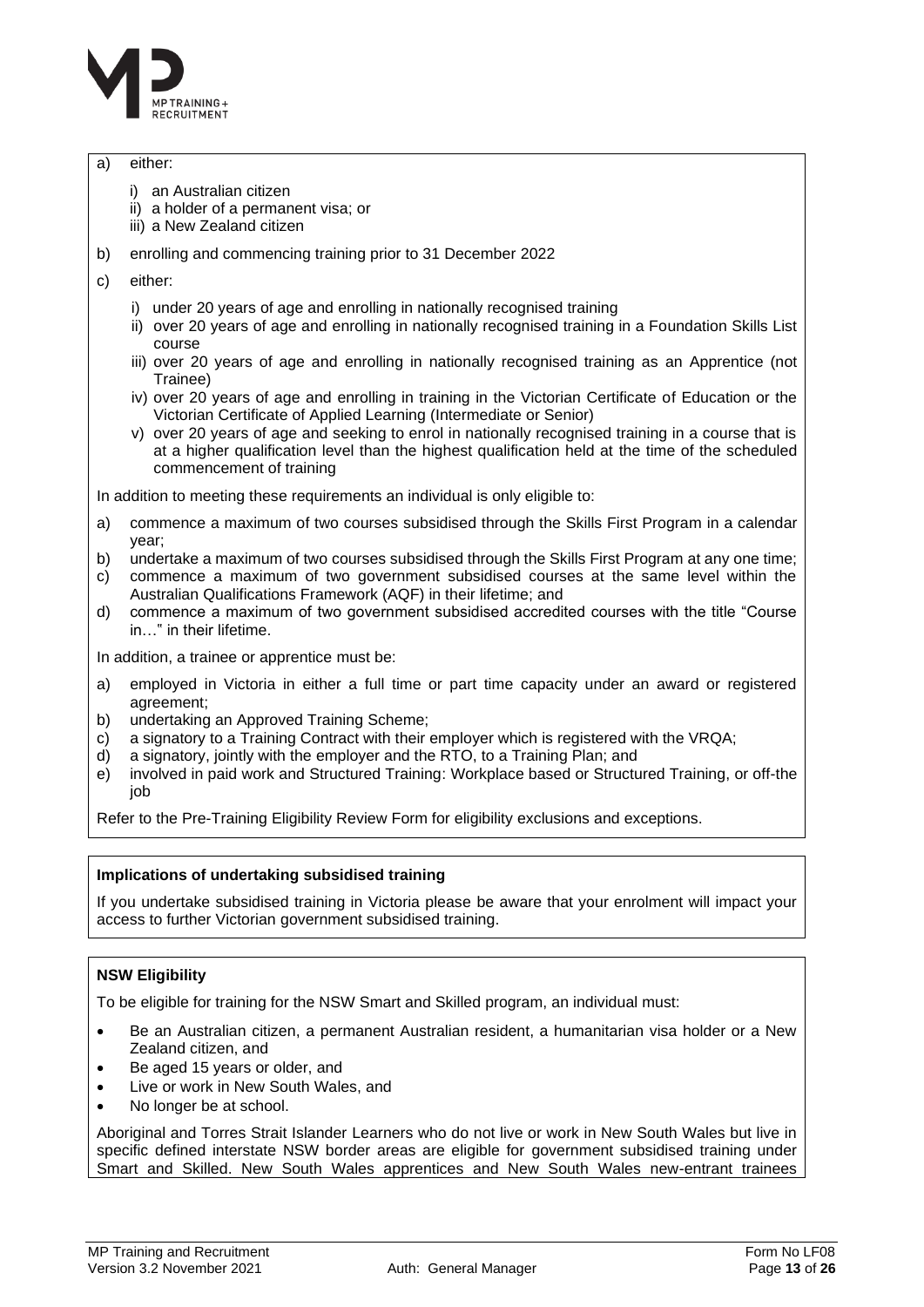

undertaking specific traineeships are eligible for a government subsidy under Smart and Skilled for the qualification that supports their apprenticeship or traineeship.

Please note that limited exceptions to the above apply. You will need to contact MP to discuss these exceptions.

### **NSW Notification of enrolment process**

Used for new Learners **and** Learners who wish to recommence training after previously discontinuing an Approved Qualification **and** Learners who are transferring from another RTO.

- a) MP must first obtain the consent of the Prospective Learner to the Department's use of the Prospective Learner's information by:
	- i) The Prospective Learner signing the consent form that is included in MP's Smart and Skilled Eligibility Assessment and Fee Quotation Form
	- ii) The Prospective Learner verbally provides their consent provided that a consent statement is recited to the Prospective Learner

If the Prospective Learner does not provide their consent, MP must not proceed with the Notification of Enrolment Process.

- b) If the Approved Qualification is approved by the Department to be delivered by a subcontractor, MP must notify the Prospective Learner (and any relevant employer)
- c) MP must use the Provider Calculator to validate eligibility, input details of any Credit Transfers or Recognition of Prior Learning and generate details of the Fee chargeable and the applicable Subsidy together with any Loadings (if applicable). MP must provide the Prospective Learner with details of the Fee chargeable
- d) MP should generate and maintain a hard copy or electronic copy of the Notification of Enrolment Report – Provider Copy that can be referred to where the Fee and Subsidy is adjusted after the Commitment ID is issued.
- e) MP must confirm that the Prospective Learner has signed a declaration confirming:
	- i) all information provider by the Prospective Learner to the Provider, in connection with the Notification of Enrolment Process is true, accurate, complete and not misleading in any way
	- ii) the Prospective Learner is aware of any subcontracting arrangements (if applicable); and
	- iii) the Prospective Learner had been provided with the details of the Fee chargeable and the Learner Information

Successful completion of the Notification of Enrolment Process will result in the issue of a commitment ID. To be clear, the Notification of Enrolment Process may be carried out before, after or simultaneously with MP's enrolment process.

### **Implications of undertaking subsidised training**

If you undertake subsidised training in NSW the implication is generally that the enrolment fee for further studies may be increased.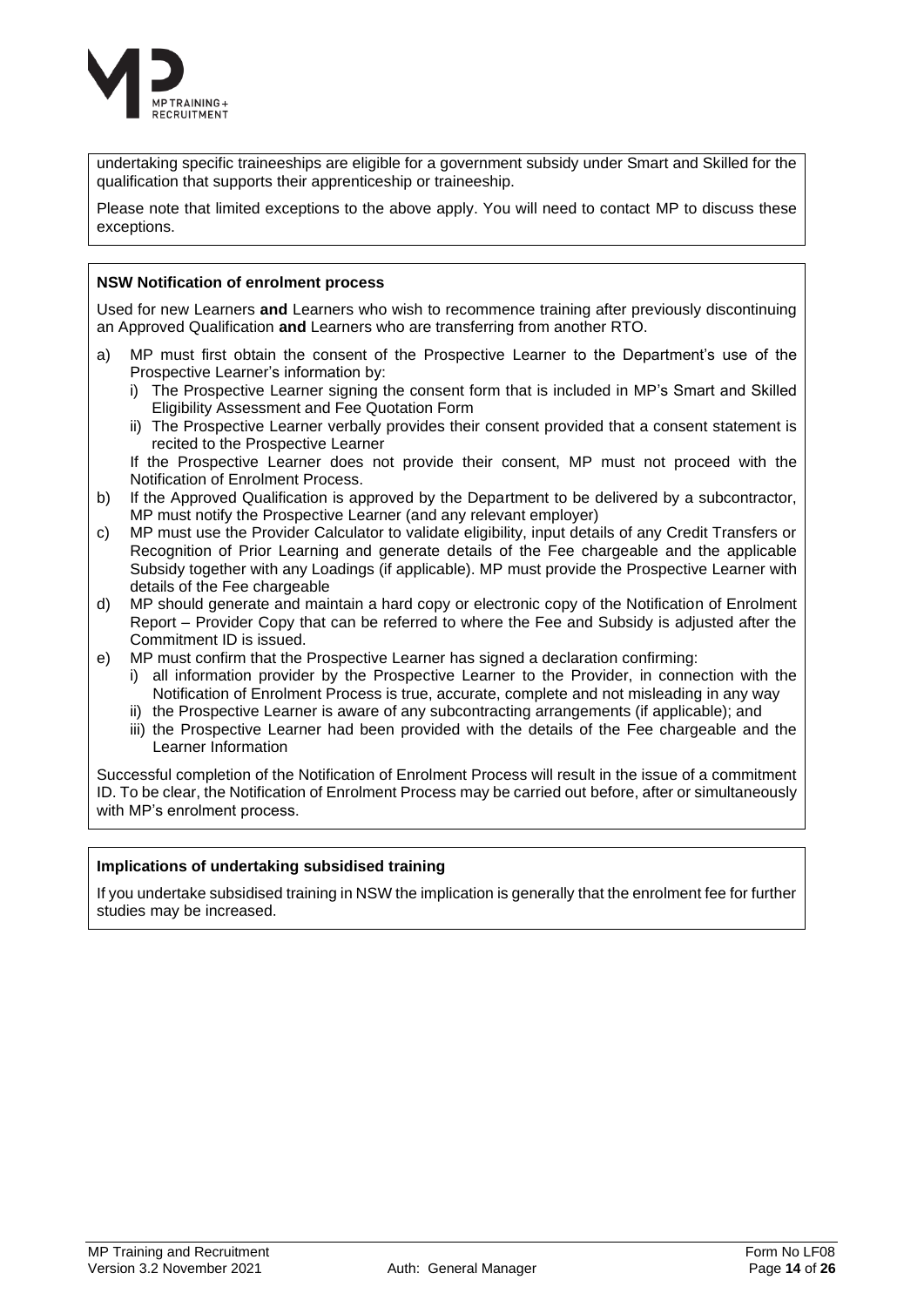

### <span id="page-14-0"></span>**Learner Support and Welfare**

MP determines the support needs of individual Learners and provides access to the education and support services necessary for the individual to meet the requirements of the training product as specified in training packages or VET accredited courses.

MP is committed to providing Learners with appropriate academic and welfare support services, information, advice and assistance to help Learners attain academic success and improve their personal well-being whilst undertaking training at MP.

### <span id="page-14-1"></span>**Equity information, assistance and support**

MP will ensure the absence of all forms of discrimination and harassment based on gender, marital status, race and age, disability or sexual preference in relation to all facets of Learner training and assessment.

MP staff are encouraged to be alert to the possibility of Learners needing assistance and support, and may make recommendations or referrals with external health and welfare services where required.

### <span id="page-14-2"></span>**Language, literacy and numeracy support**

MP endeavors to identify any special learning requirements, prior to the commencement of training, during the pre-enrolment and enrolment process to determine if the Learner has the pre-requisite language, literacy and numeracy skills. This may be completed through MP's app, or in hard copy.

If a Learner requires any language, literacy and/or numeracy support MP's Learner Support Officer will assess the support required and provide the appropriate assistance to help the Learner to be successful in their studies.

If your language, literacy and numeracy (LLN) check identifies that you require assistance during your training, you will be required to commit and attend three sessions with MP's Learner Support Officer within the first three months of study, and a Learner Support Plan (LSP) will be developed for you.

### <span id="page-14-3"></span>**Disability support**

MP is committed to providing an accessible, supportive, safe and inclusive learning environment for Learners who have a disability. Where a Learner identifies as having a disability, impairment or a long-term condition, the enrolment officer will advise the relevant trainer and Managers.

The Managers and relevant trainer will discuss and identify a range of adjustments that will be put into place to address the effects on the Learner's ability to learn.

### <span id="page-14-4"></span>**Learning support**

MP will review learning support options for Learners who may require assistance with study skills and writing assessments. Support options may include flexible learning and assessment processes, access to study areas and computers or online interactive materials, computer skills and time management skills.

Contact MP's Learner Support Officer on 02 6057 9333 or email [rto@mptrainingandrecruitment.com.au](mailto:rto@mptrainingandrecruitment.com.au) for further information on Learner support services.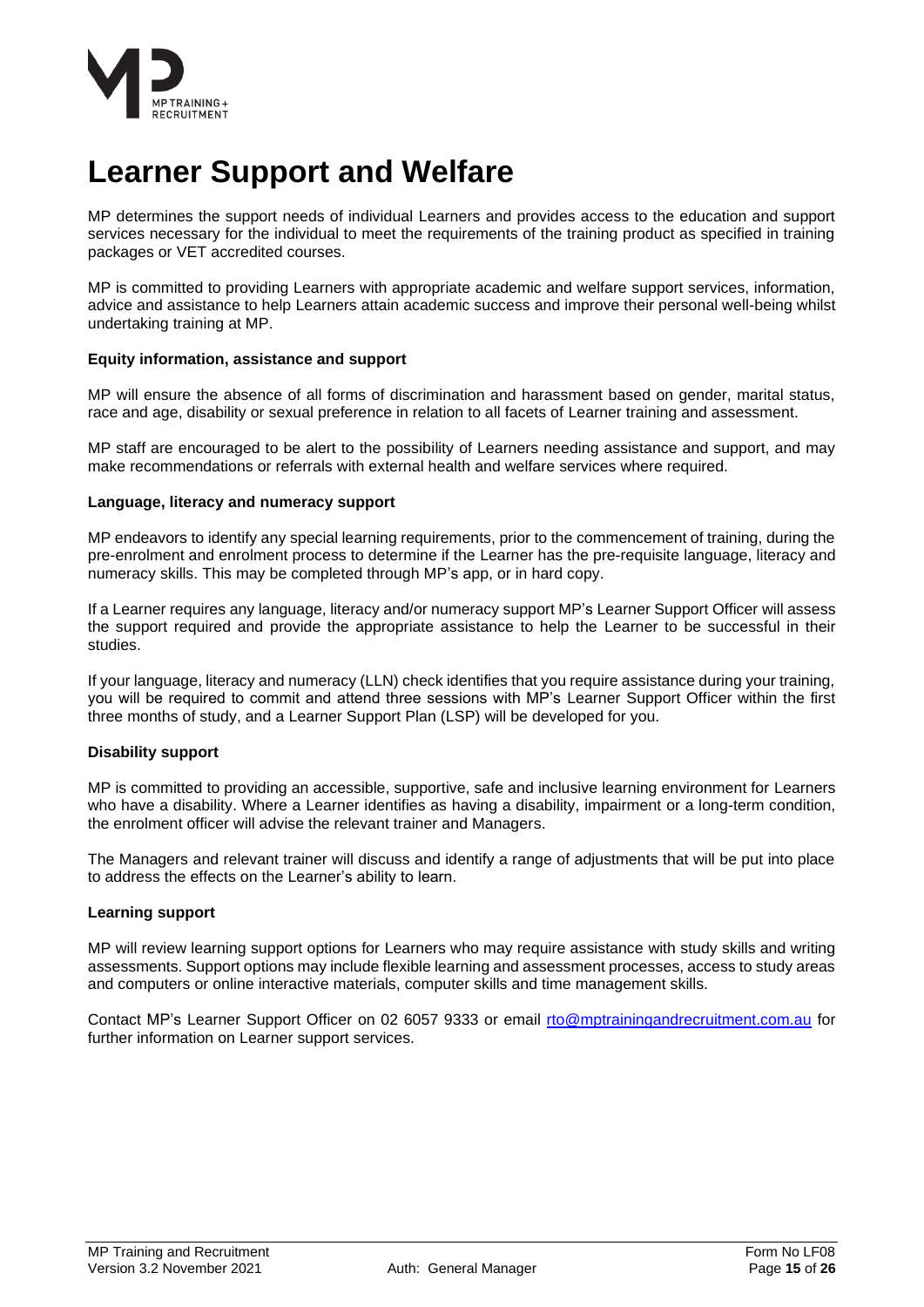

### <span id="page-15-0"></span>**Learner Rights and Responsibilities**

When you sign your enrolment form and pay your fees you make an agreement with MP that you will follow MP regulations, including the Code of Conduct. This outlines your rights and responsibilities as an enrolled Learner.

### <span id="page-15-1"></span>**Learners are expected to**

- Treat all staff, fellow Learners and the general public with respect, fairness and courtesy
- Be punctual and regular in your attendance
- Notify your trainer or the MP office within a minimum of one hour's notice if an appointment or attendance cannot be met
- Have a positive approach to learning and participate to further your skills/knowledge base
- Submit your **fully completed** assessment tasks by the due date
- If your assessment is not fully completed, your trainer will send it back to you for completion (once resubmit will be used)
- Complete re-submits by the due date.
- Only three re-submits are allowed before a fee is incurred (see Fee's)
- If you require an extension, you must ask in writing at least 1 business day prior to the due date.
- A maximum of three extensions may be requested; this will be assessed on an individual basis.
- Contact your trainer if you require assistance
- Wear appropriate clothing and footwear
- Use protective equipment where required and follow all WHS/OHS instructions
- Comply with MP policies and procedures
- Make every effort to successfully complete the training and assessment tasks **to the required standard** within the timeframe outlined in the Training Plan

### <span id="page-15-2"></span>**Learners must not**

- Plagiarise, collude or cheat in any assessment task
- Install software onto MP computers
- Smoke in any designated non-smoking areas
- Harass fellow Learners, staff or the general public
- Use mobile phones, pagers or similar devices for personal reasons in class
- Use cameras or recording devices, including mobile phones, without the consent of the person being photographed or recorded
- Damage, steal, modify or misuse MP property
- Be under the influence of alcohol or illegal drugs
- Engage in behaviour that may offend, embarrass, threaten or harm other Learners, staff or the general public – including sms messaging or any form of cyber bullying
- Share or distribute MP's training resources or intellectual property to any other parties, for profit or otherwise. This may include physical or digital copies of assessment details, presentations, learning resources etc. Learners must also not share or distribute any learning resources, or provide passwords/links to any of MP's intellectual property.

### <span id="page-15-3"></span>**Learners are entitled to**

- Be treated fairly and with respect by trainers, other staff and Learners
- Learn in an environment free of discrimination and harassment
- Pursue your educational goals in a supportive and stimulating environment
- Have your MP training records and personal information stored and maintained in a confidential, secure and professional manner
- Receive information about assessment procedures and progress in the course
- If relevant, receive correspondence on your failure to meet the training and assessment timelines prior to cancellation of your enrolment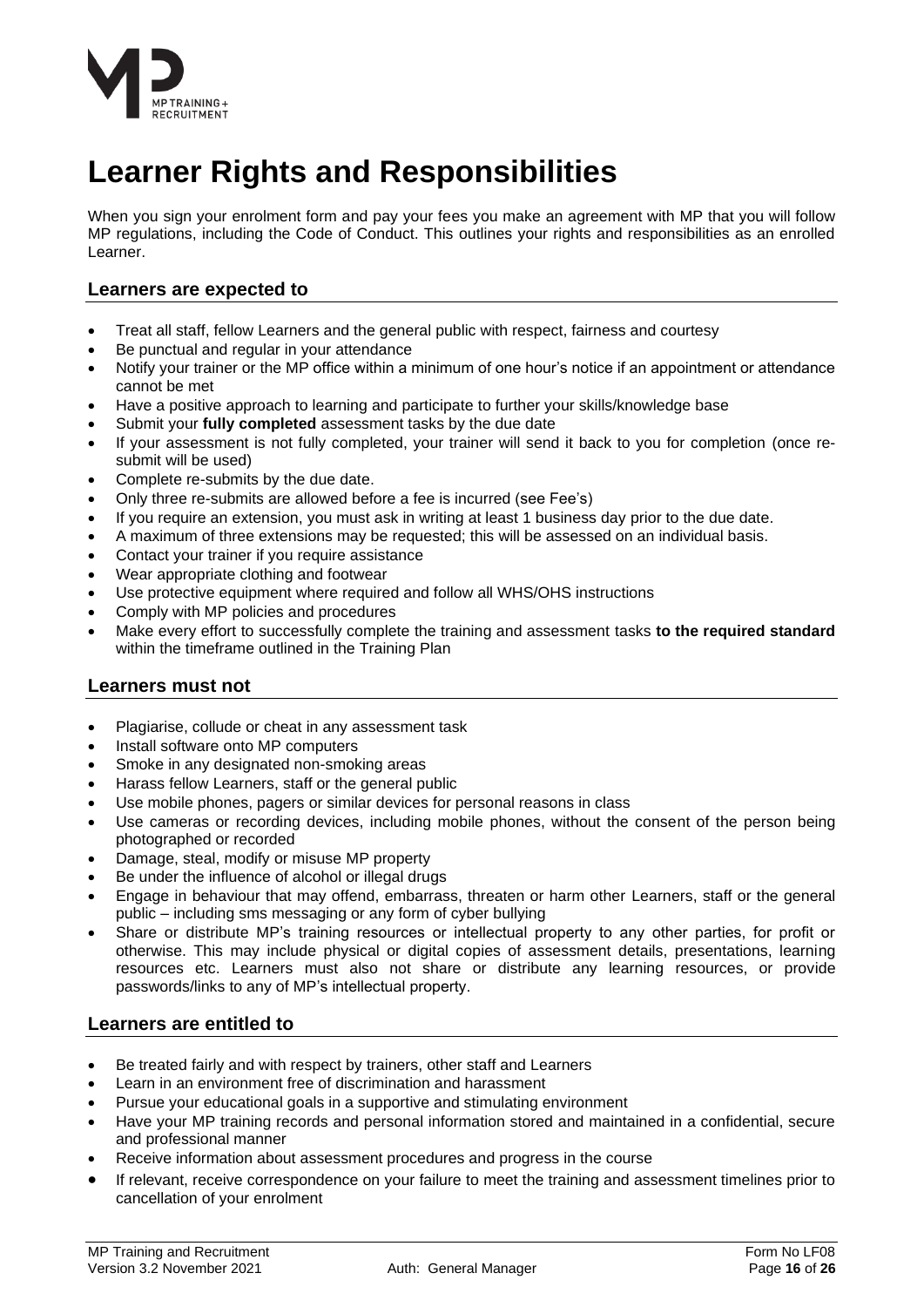

### <span id="page-16-0"></span>**Access to records of participation and progress**

MP is committed to keeping Learners informed of their progress and completion of units of competence.

Learners are informed of their progress and completion of units through updating the training plan when units are successfully completed, and completing a Contact Record where relevant.

Learners can access their records on request.

### <span id="page-16-1"></span>**Unpaid work experience for The Design School Learners**

The Learner has responsibility to advise Design School of any unpaid work experience they are involved in, this includes:

Employer name: Business name: Email address: Phone number: Dates and times of unpaid work: Location of unpaid work:

The Learner must email [design@mptrainingandrecruitment.com.au](mailto:design@mptrainingandrecruitment.com.au) with this information at least 7 days before the start date.

On advice from the Learner of upcoming work experience an email is sent to the employer, with the Learner copied in.

The email contents must be agreed to by the employer and Learner via return email prior to unpaid work commencing.

Learners who do not follow this process will not be covered by volunteer insurance from Design School (through MP Training and Recruitment).

### <span id="page-16-2"></span>**Engagement in Workplace / Practical Placement**

Where relevant, Learners will be informed of the workplace / practical placement hours required to be completed as part of the qualification they are undertaking. Prior to commencing placement, Learners and Workplace / Practical Placement Supervisors will be made aware of their rights and responsibilities through completing a Practical Placement Agreement.

MP will:

- Explain the placement process to the Learner
- Complete an observation visit with the Learner on placement
- Support the Learner and supervisor during the placement experience
- Provide information on the Learner's requirements and studies to be completed during placement

Further information can be located in the Practical Placement Policy.

### <span id="page-16-3"></span>**Appeals Procedure to Challenge an Assessment Decision**

Learners have the opportunity to challenge an assessment decision made by a trainer/assessor. Learners are encouraged to attempt to resolve the matter with their trainer informally through discussion and negotiation. If required, Managers will assist the process and further referral can be made as per the Complaints and Appeals Policy and Procedure.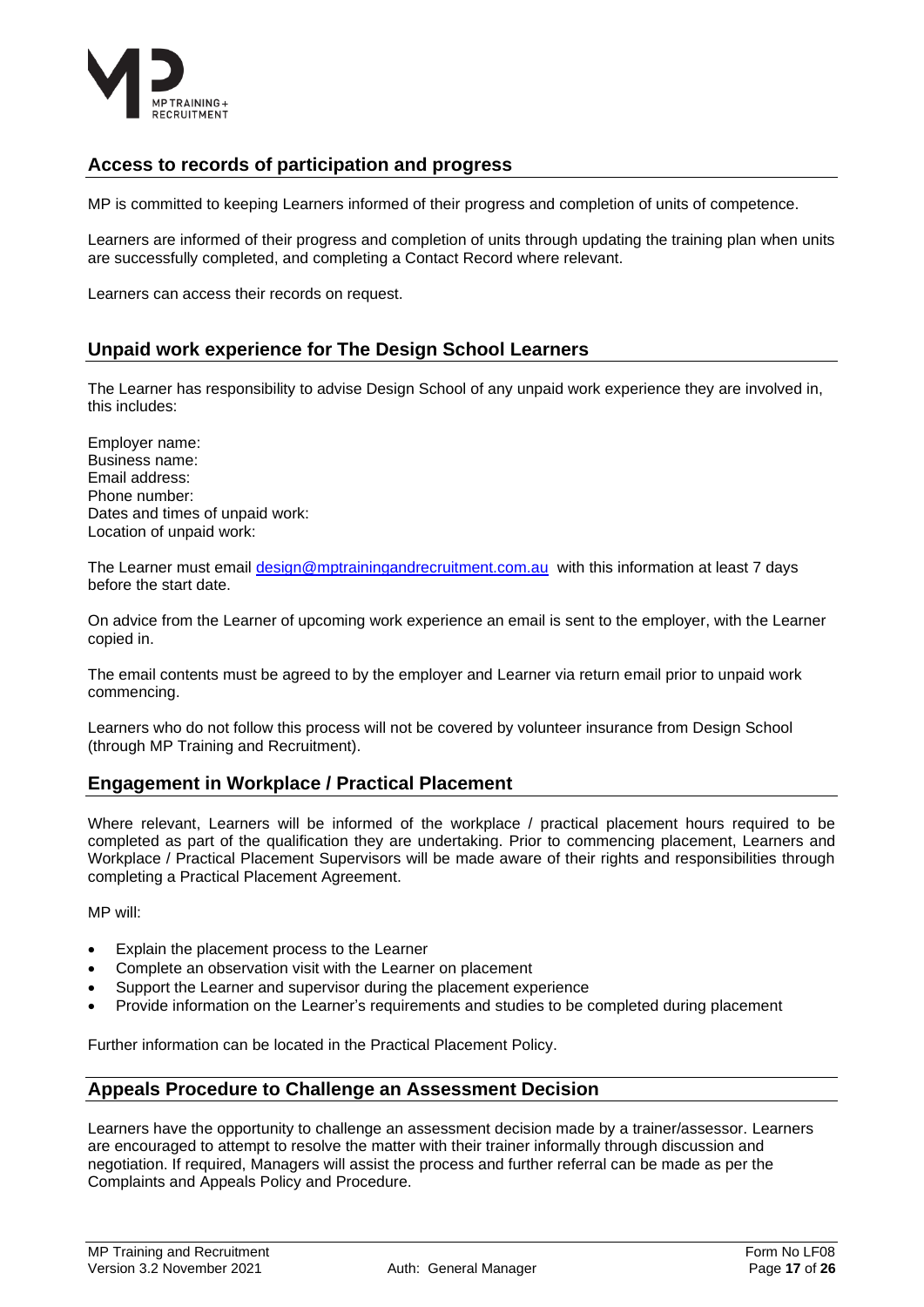

### <span id="page-17-0"></span>**Learner Code of Conduct**

### <span id="page-17-1"></span>**Alcohol and drugs**

MP does not condone or support the use, possession, cultivation or trafficking of alcohol or illicit drugs or the misuse and abuse of prescription or other medication.

In the event of a dispute, disagreement or matter of concern arising from the use, possession, cultivation or trafficking of alcohol or illicit drugs or the misuse and abuse of prescription or other medication the matter shall be referred to the General Manager for resolution. In default of a resolution within 90 days, the matter will be referred to a Mediator appointed by the President of the Law Institute of Victoria or New South Wales.

### <span id="page-17-2"></span>**Computer users**

All internet access, email and computer usage by Learners using MP classroom computers is monitored continuously. You must not access web sites containing illegal content or materials that are obscene, violent or discriminatory.

Internet and general computer use should be limited to course and work related activities, and/or limited, highquality, self-discovery activities only. If you are observed conducting activities outside these guidelines, you could lose your access or be subject to disciplinary action.

### <span id="page-17-3"></span>**Misconduct and misbehaviour**

MP has the ability to cancel a Learner's enrolment on the grounds of misbehaviour.

This misbehaviour may include but is not limited to acts of discrimination, sexual harassment, vilification or bullying as well as acts of cheating or plagiarism. Such acts of misbehaviour will be classified into one of two categories.

### **Academic misconduct**

The following gives an indication to the types of behaviour that constitute 'Academic Misconduct' within the RTO.

A Learner may be cancelled for any of the following reasons:

- Three unauthorised absences from class/scheduled appointments
- Three failures to meet unit requirements, for example non-submission of assessments or failure to attend class
- Failure to engage in any way, despite communication efforts by the RTO, for over 60 days
- Learners must not copy or paraphrase any document, audio-visual material, computer-based material or artistic piece from another source except in accordance with the conventions of the field of study
- Learners must not use another person's concepts, results or conclusions and pass them off as their own
- Learners must not ask another person to produce an assessable item for them.

### **General misconduct**

General misconduct is where a Learner acts dishonestly; harasses other Learners or staff; interferes with Learners or staff; prevents or disrupts learning; disobeys/fails to comply with contractual or legal requirements; misuses, damages or steals RTO property or the property of others; alters/defaces the RTO documents or records; prejudices the name of the RTO, or otherwise acts in an improper manner.

Where a Learner has been identified of Academic or General Misconduct the relevant Manager shall be informed by the trainer and the Manager will correspond with the relevant parties in writing to address the misconduct. Note: Where a Learner has been identified with Academic or General Misconduct the RTO shall ensure the following: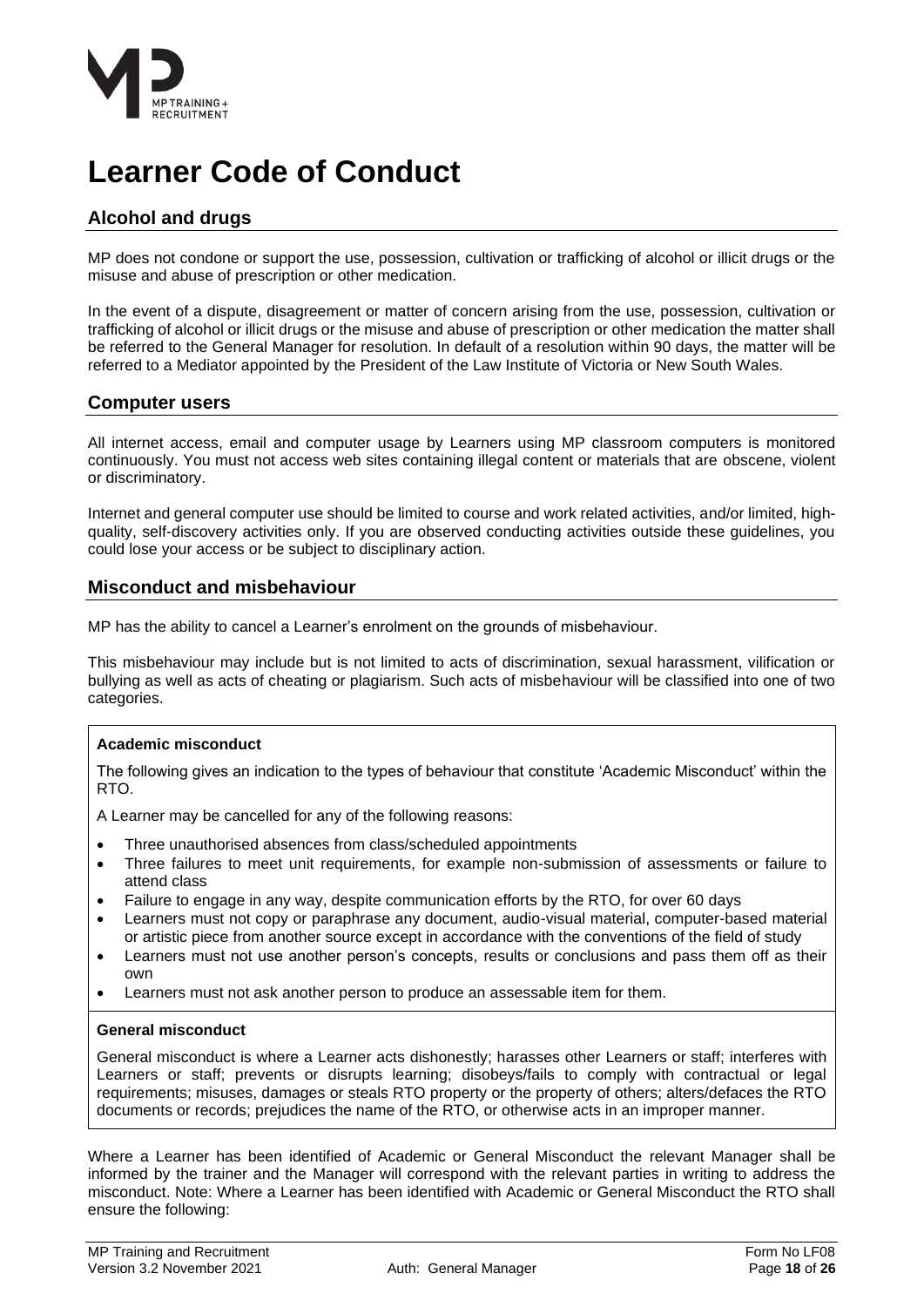

- Learners must be treated fairly, with dignity and with due regard to their privacy
- Past misconduct is not evidence that a Learner has behaved in the same manner again.
- Each case is dealt with on its own merits and according to its own circumstances with the provision that the first instance of misconduct will be penalised more leniently than subsequent instances of misconduct.

Learners are able to access the Complaints and Appeals Policy and Procedure if they feel that the decision for cancellation is unfair or they have other grounds to appeal the decision.

### <span id="page-18-0"></span>**Plagiarism**

Plagiarism is the act of copying and using another person's expressions or ideas, without acknowledging them.

Intentional plagiarism involves the deliberate act of presenting some else's work/ideas as if you wrote it yourself. Unintentional plagiarism arises due to Learner confusion over how and where to reference and confusion over the difference between copyright and common knowledge information.

Log on<https://academicintegrity.unimelb.edu.au/#plagiarism-and-collusion> for further information on plagiarism and how to avoid plagiarism.

### <span id="page-18-1"></span>**Unique Student Identifier (USI)**

All Learners are required to give permission for MP or the funding body to verify their USI, and access and/or update their account as required. Refer to the flow chart below on how to manage your permissions. Learners should set the expiry date for three months.

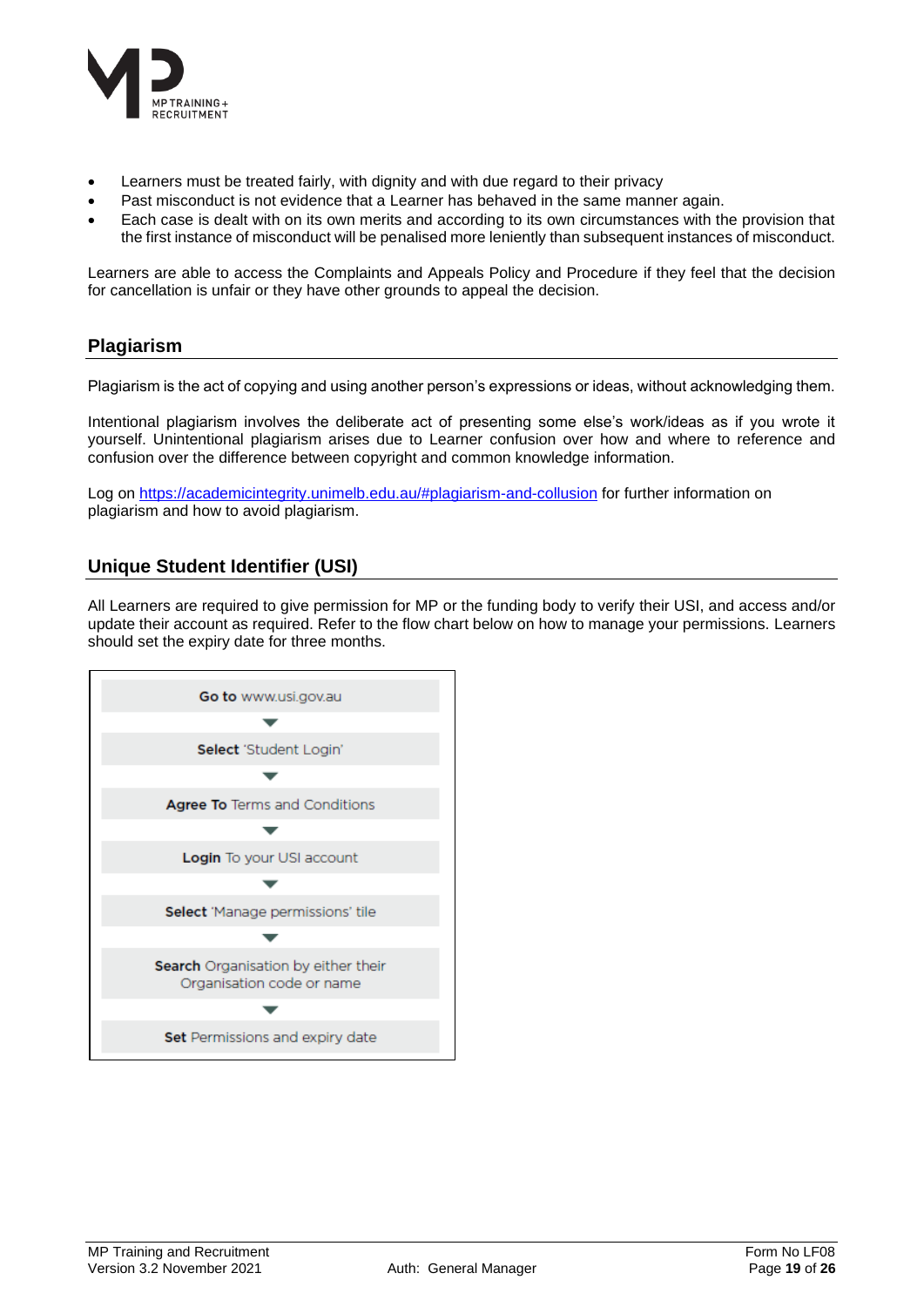

### <span id="page-19-0"></span>**Policies**

### <span id="page-19-1"></span>**Our Commitment to Child Safety**

MP Training and Recruitment (MP) is committed to child safety.

All learners under eighteen (18) years of age who are supported by MP have a right to feel and be safe. We want children to be safe, happy and empowered. We support and respect all children. We are committed to the safety, participation and empowerment of all children.

We promote diversity and tolerance, and people from all walks of life and cultural backgrounds are welcome. In particular we:

- Promote the cultural safety, participation and empowerment of Aboriginal children;
- Promote the cultural safety, participation and empowerment of children from culturally and/or linguistically diverse backgrounds; and
- Ensure that children with a disability are safe and can participate equally.

We have zero tolerance of child abuse, and all allegations and safety concerns will be treated very seriously and consistently with our robust policies and procedures. We have legal and moral obligations, which we follow rigorously, to contact authorities when we are concerned about a child's safety.

MP is committed to preventing child abuse and identifying risks early, and removing and reducing these risks. We have robust human resources and recruitment practices for all RTO (Registered Training Organisation) staff and are committed to regular training and education our RTO staff on child abuse risks.

As a child safe organisation, MP:

- Has a visible culture of child safety that is part of everyday practice;
- Has strong leadership driving a culture of child safety;
- Has the safety of children as its prime consideration;
- Has well-articulated policies and procedures to implement its child safe approach;
- Actively encourages participation, empowerment and serves to protect children;
- Has actively considered risks of abuse within the organisation;
- Engages with children to create a child safe environment and empowers children to speak up if something is wrong; and
- Has inclusive approaches for children with a disability, Aboriginal children and children from culturally and/or linguistically diverse backgrounds.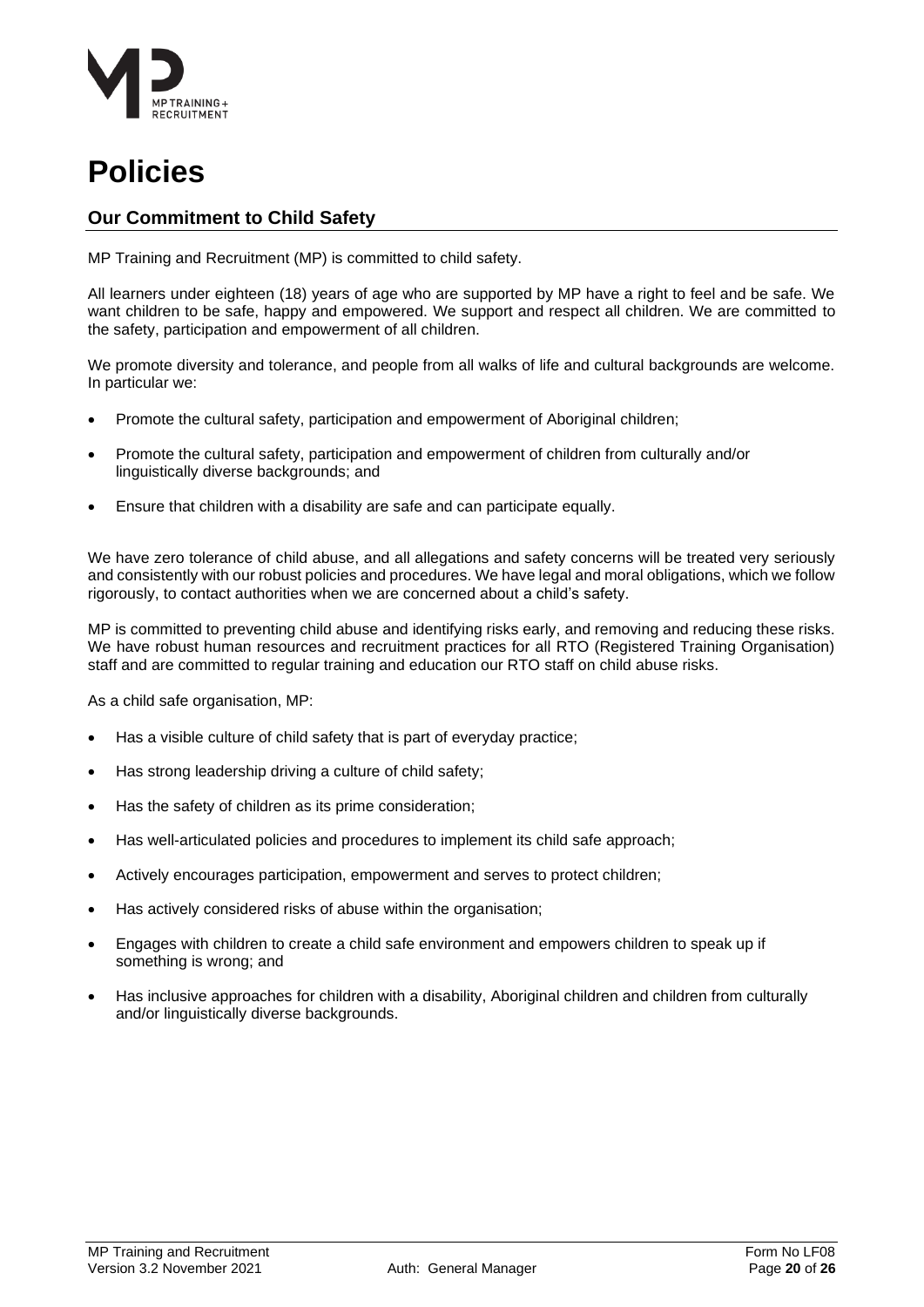

### <span id="page-20-0"></span>**Flowchart: Child safety reporting process**

This chart outlines the process for reports to be made by parents and children.

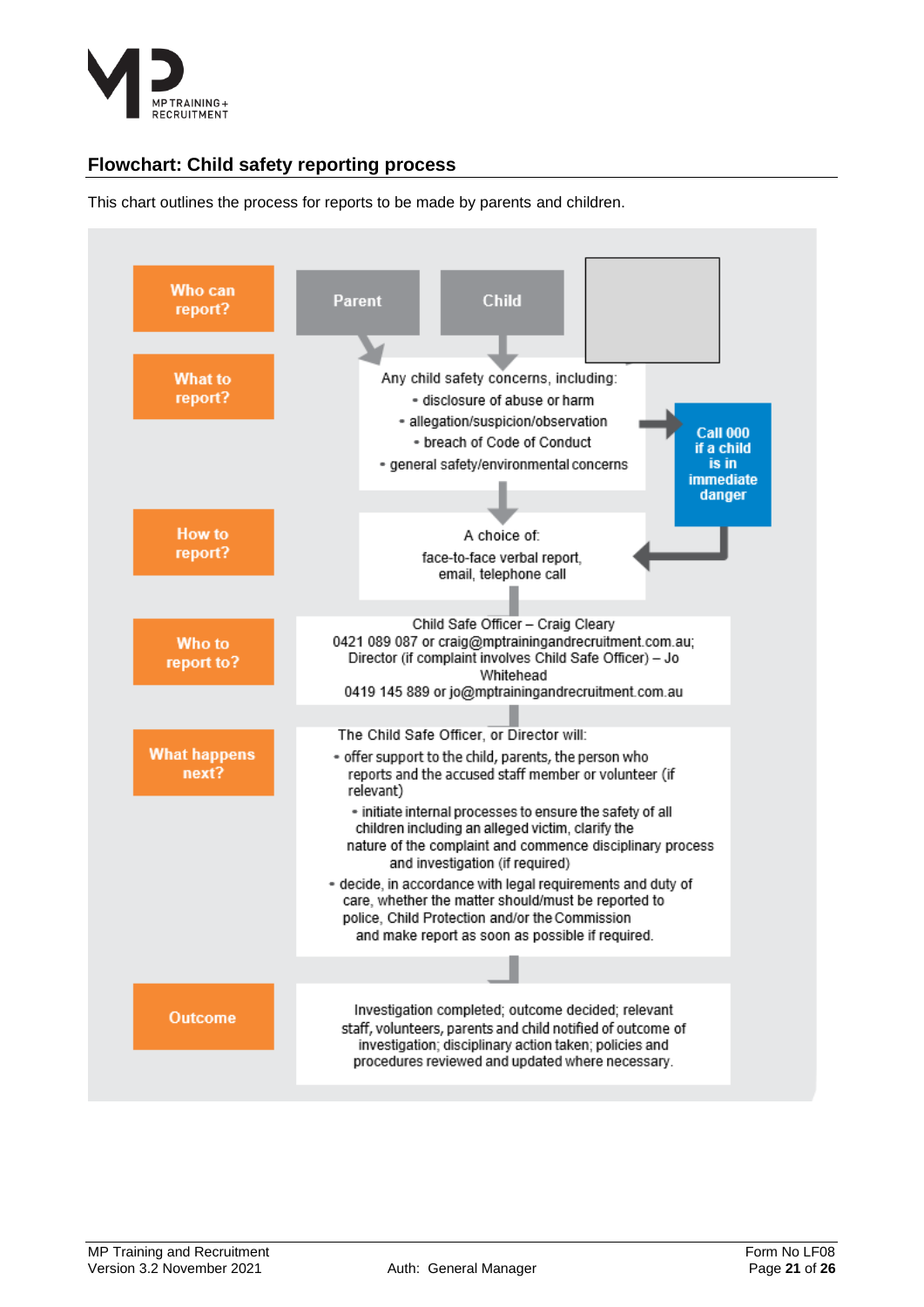

### <span id="page-21-0"></span>**Complaints and Appeals Policy and Procedure**

This policy and procedure applies to:

- Current and prospective MP Learners, or groups of Learners, clients and employers; and
- Former MP Learners, clients and employers up until 30 days following withdrawal or completion

### **Complaints**

This policy and procedure manages and responds to allegations involving the conduct of:

- $\circ$  MP, its trainers, assessors, or other staff in delivering RTO training and assessment;
- o A third-party providing services on MPs behalf, its trainers, assessors or other staff; or
- o A Learner of MP.

### **Appeals**

This policy and procedure also manages appeals for a review of decisions, including assessment decisions, made by MP or a third party providing services on its behalf.

### **Procedure to make a complaint or appeal** (Steps and actions)

- Complainants are encouraged to attempt to resolve the matter informally through discussion and negotiation. If the complainant is reluctant or unable to do so, the complaint is made to the General Manager, or relevant Department Manager, who may ask for the complaint to be put in writing.
- If unable to resolve the issue to the satisfaction of all parties, the Complainant is to record the details of the complaint on the Complaints and Appeals Form and forward to the General Manager, or relevant Department Manager.
- The General Manager, or relevant Department Manager, will contact the complainant and discuss whether to pursue the issue, organise a meeting if required to discuss the issue in further detail, and conduct investigation with all concerned parties. Where a Learner or client is under 18, the parent/guardian of a Learner or client may be contacted to inform them of the situation and explain the process.
- Complaints which cannot be resolved internally may be referred to the Australian Skills Quality Authority (ASQA) at any time.

### **How MP will respond to a complaint or appeal**

MP:

- Regularly updates the complainant on the progress of their complaint or appeal; and
- Informs the complainant in writing if it considers that more than 60 calendar days will be required to process and finalise the complaint or appeal, including reasons why more than 60 calendar days are required.
- Ensures the principles of natural justice and procedural fairness are adopted at every stage of the complaint and appeal process.
- Resolves the matter as soon as practicable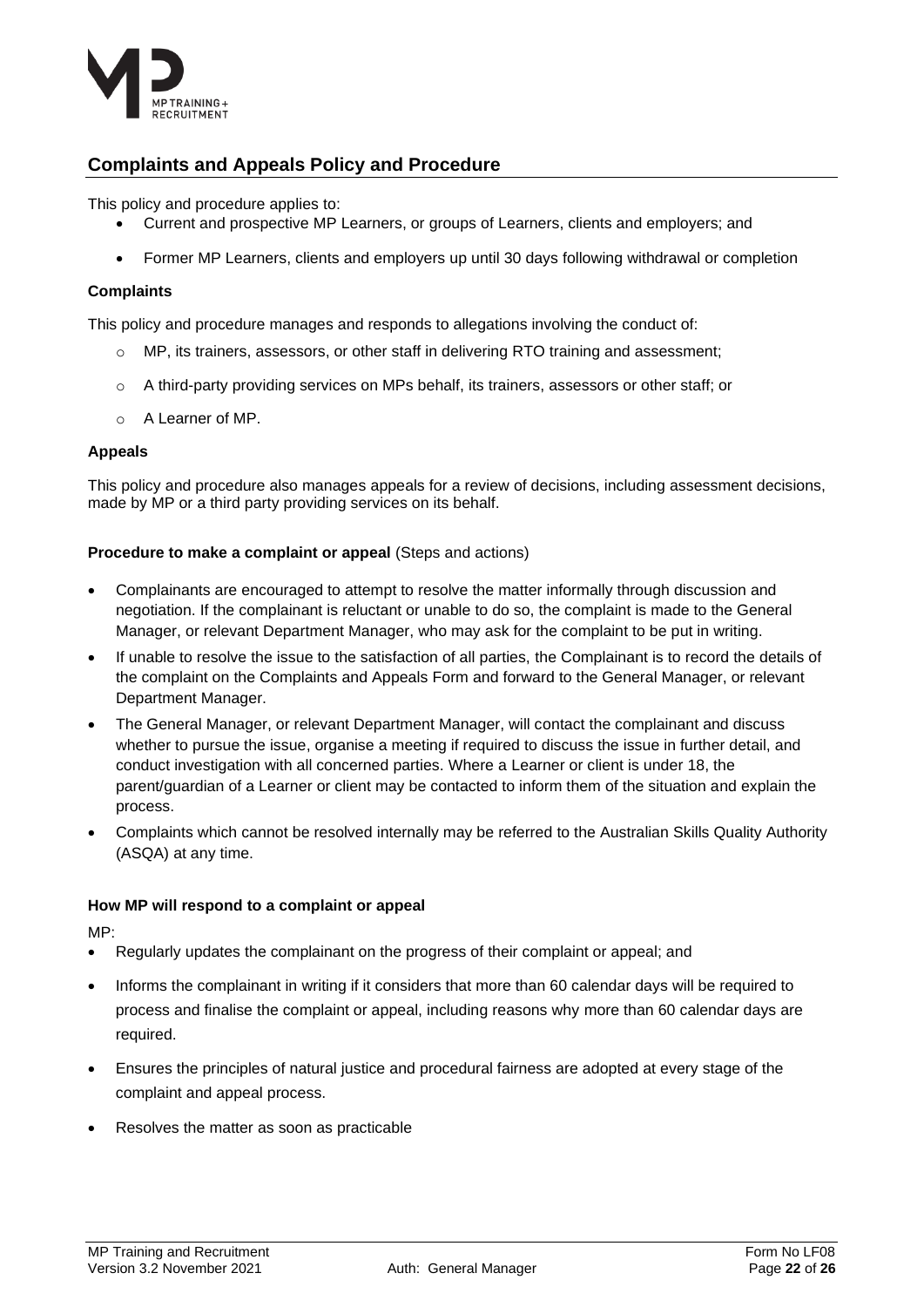

### **Independent Review**

If the complainant is not satisfied with the outcome of a complaint or appeal, the complainant may refer the complaint or appeal to the Company Directors, or an independent agency/third party.

#### **Records and Review**

MP securely maintains records of all complaints and appeals and their outcomes. Only authorised individuals have access to complaints and appeals records.

#### **Associated documents**

- Complaints and Appeals Form
- Complaints and Appeals Register

### <span id="page-22-0"></span>**Learner Request to Defer or Suspend Policy**

Where a Learner indicates that they wish to defer or suspend training, MP will make every effort to assist the Learner to continue training where possible.

### **Request to Defer or Suspend**

The Learner must request to defer or suspend their training in writing to the General Manager, or relevant Department Manager, explaining:

- Why they would like to defer or suspend
- The length of time they would like to defer or suspend their training

MP is only able to temporarily defer or suspend training of the Learner on the grounds of compassionate or compelling circumstances.

MP may permit a deferral or suspension of no more than six months.

If the deferral or suspension is required for longer than six months, the Learner will be withdrawn from the current course and will need to reapply to enrol in the course when they wish to resume training.

The request to defer or suspend will be reviewed by the General Manager or relevant Department Manager in conjunction with the course trainer.

### **Approved Request**

Where a request to defer or suspend is approved the Learner will be advised in writing.

The Learner must make contact with the General Manager, or relevant Department Manager, prior to the end of the period of deferral or suspension and provide confirmation of their intention to recommence training.

The Learner's enrolment in the course will be cancelled if contact is not made prior to the end of the deferral or suspension period.

When the Learner is recommencing training they will need to:

- Join in the specified class at the point they were currently up to (if relevant)
- Complete a new Training Plan
- Provide other specified documentation as requested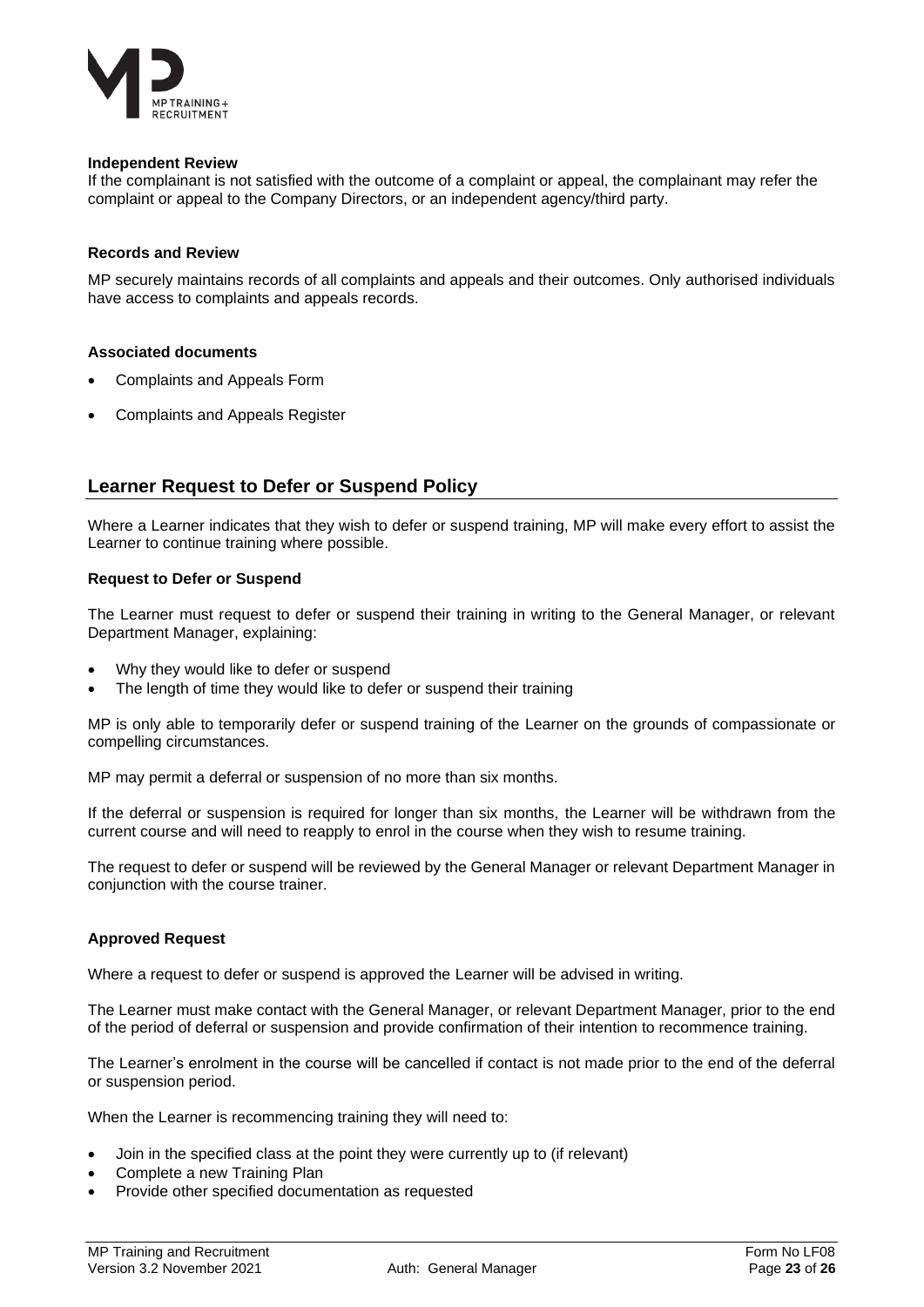

### **Guarantee of Place**

MP cannot guarantee a place will be available for the Learner due to unforeseen circumstances, including the course not being available or no longer running, at the end of the deferral or suspension.

### **Outstanding Enrolment Fees**

Learners must refer to MP's Refund Policy when considering deferring or suspending training.

### <span id="page-23-0"></span>**Privacy**

This policy describes how personal, sensitive and health related information is handled by MP to ensure privacy is maintained consistent with legislative requirements.

MP is committed to meeting all of the legal obligations expressed in legislation relating to privacy, personal information, student identifiers, audit, freedom of information, health records and personal data.

MP will store, use and disclose personal, sensitive and health information collected about Learners in accordance with the Australian Privacy Principles and prescribed legislation.

MP only collects personal information that is necessary for, or directly related to, one or more of MP's functions or activities. Personal information that MP collects includes:

- Names and other related contact details
- Learner identification numbers
- Email address/es
- Emergency contacts
- Photographic identification
- Qualifications, history and progress
- Information relating to entitlements and fee payments
- Complaints or misconduct details or information
- Working with Children Checks or National Police Checks (if relevant a course or training program)
- Other related personal information required for contractual obligations

MP's Records Management Policy and Records Management Procedures explains how MP handles personal information, including how it is used and potentially disclosed, how it is stored and secured, and how Learners can access and update their personal information.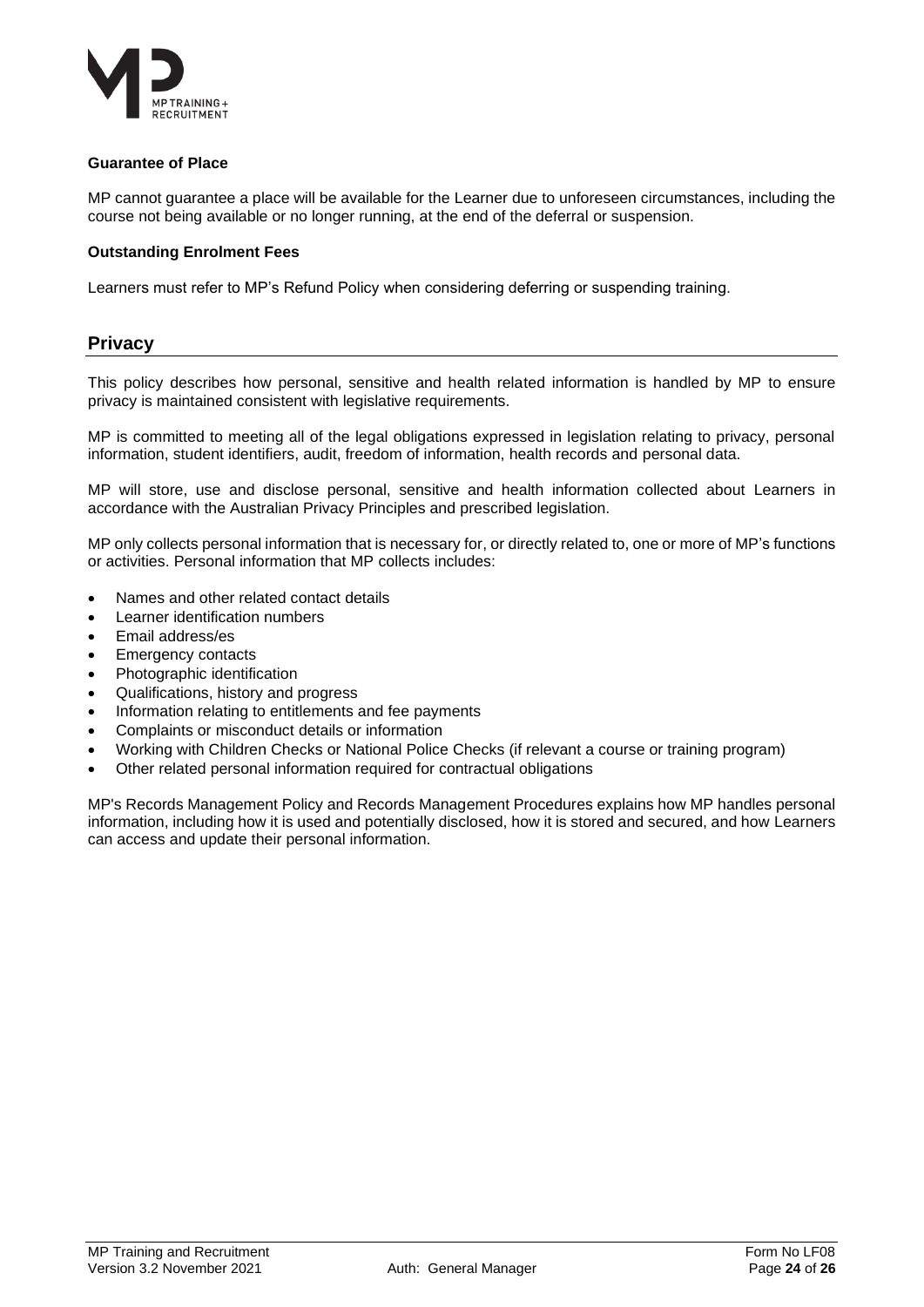

### <span id="page-24-0"></span>**Refund Policy**

MP aims to design and deliver inspiring training programs that positively increase knowledge, skills and attitudes to enhance performance and opportunities for our Learners.

We provide high quality and flexible resources and training solutions, and commit to holding places in courses booked by Learners.

Once enrolled, the Learner is obligated to pay the full course or training program fee. A non-refundable deposit is payable on enrolment.

MP cannot be responsible for changes in a Learners' circumstances. If the Learner is paying their fees via instalments options, any outstanding fees are still required to be paid regardless of the Learners continuing attendance.

Statements of Attainment will not be issued unless payment of fees is received.

### **Requesting a Refund**

Refunds must be requested in writing to the General Manager of MP using the Refund Request Form.

The request for refund will be reviewed by the Senior Management Team at its monthly meeting. MP will advise Learners of the outcome of their request as soon as practicable, including information on new arrangements.

### **Refund of Learner Fees**

MP will charge a non-refundable administration fee of \$500.00 for all courses.

All requests for refund will be processed on an individual basis.

MP may provide a refund when:

- A course or training program is cancelled by MP
- There is a statutory cooling-off period available for Learners where unsolicited or uninformed sale of courses has occurred

MP may provide a partial refund when:

- A Learner accessing Smart and Skilled funding is granted an RPL or Credit Transfer post enrolment
- A Learner leaves the course and notifies MP within four weeks of commencement of the course or training program of exceptional circumstances, using the Refund Request Form
- The Registered Training Organisation (RTO) of MP closes
- An approved Third Party is delivering training and assessment for MP and is unable to fulfil its obligations

Partial refunds will be calculated on a Learner by Learner basis, reflecting the progress of the Learner through the course or training program.

The term 'commencement' in this policy refers to the first day of the scheduled course or training program to be attended by the Learner.

### **Exceptions for Victorian Learners**

Exceptions to the refund policy apply to text-books where a Learner has commenced their course and subsequently withdrawn either prior to course commencement or within four weeks of the course commencement. MP will not refund text-books where a Learner has maintained ongoing enrolment in excess of this timeframe.

MP may provide a refund of a text-book in the event that: